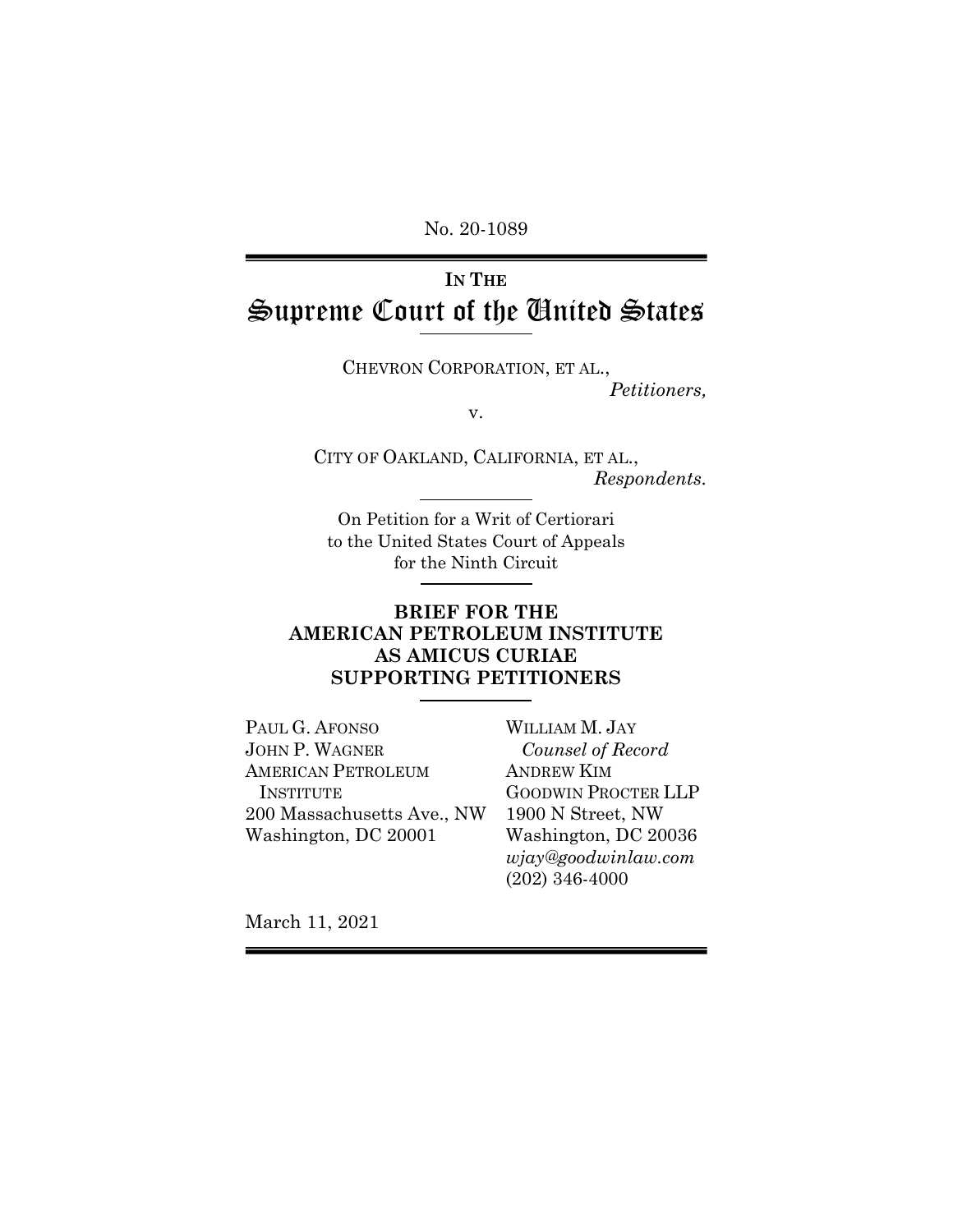## **TABLE OF CONTENTS**

| INTEREST OF THE AMICUS CURIAE1                                                                                                                                                                                             |
|----------------------------------------------------------------------------------------------------------------------------------------------------------------------------------------------------------------------------|
|                                                                                                                                                                                                                            |
|                                                                                                                                                                                                                            |
| This Court should grant certiorari now<br>I.<br>to consider whether federal common law<br>allows claims of interstate pollution and<br>nuisance to be removed to federal court4                                            |
| $\mathbf{A}$<br>Courts are uncertain about<br>whether federal common law or<br>state law governs climate change<br>cases involving global emissions,<br>and that uncertainty will only get<br>worse if this Court fails to |
| B.<br>The question presented should be<br>resolved now, before—not after—<br>this case and others make their<br>way through the state courts11                                                                             |
| H<br>The Ninth Circuit's decision is contrary<br>to this Court's treatment of interstate<br>pollution and nuisance claims 12                                                                                               |
|                                                                                                                                                                                                                            |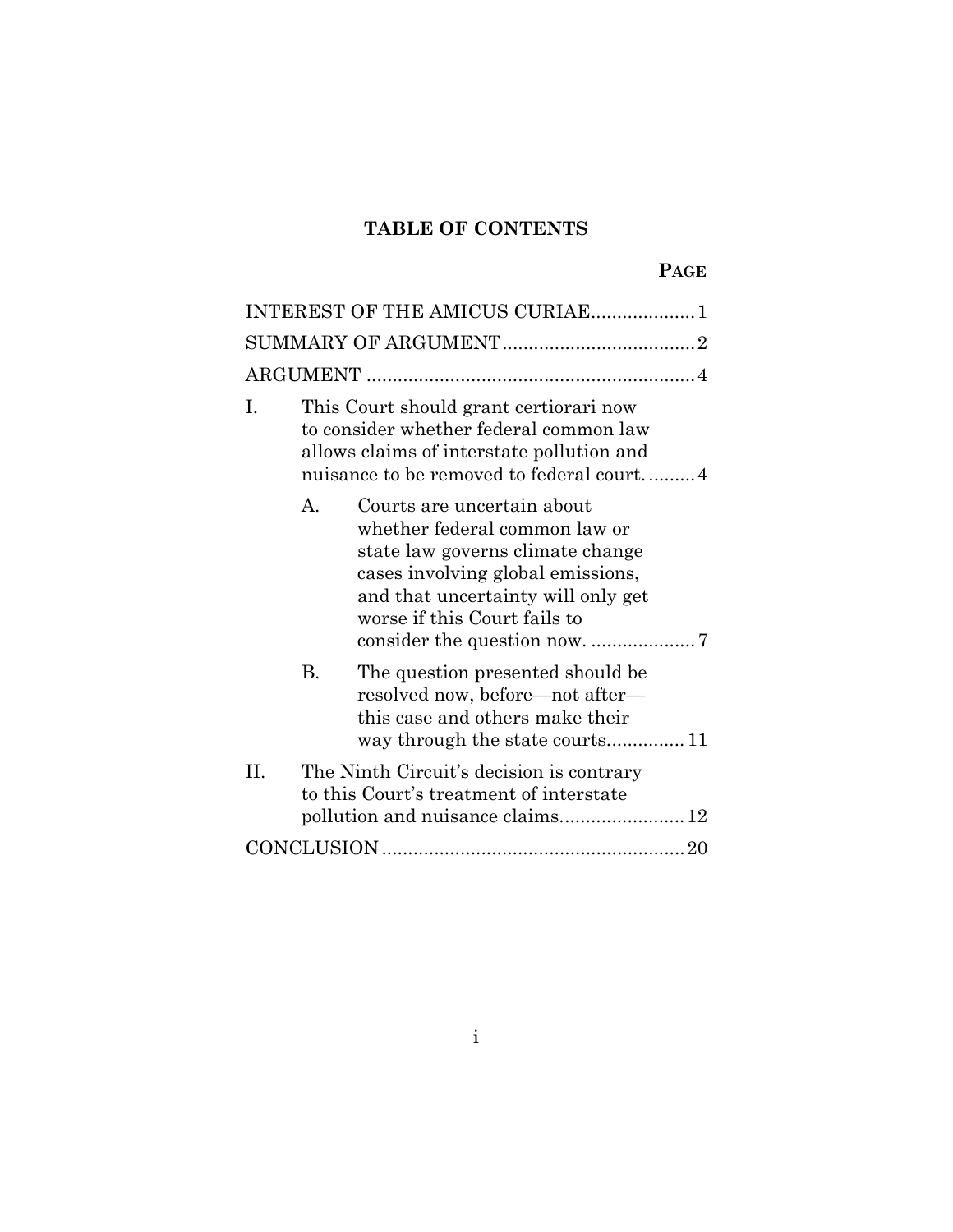## **TABLE OF AUTHORITIES**

 **PAGE(S)** 

## **CASES**

| Am. Elec. Power Co. v. Connecticut,                                       |
|---------------------------------------------------------------------------|
| Am. Nat'l Red Cross v. S.G.,                                              |
| Bd. of Cty. Comm'rs of Boulder Cty. v.<br>Suncor Energy (U.S.A.), Inc.,   |
| Beneficial Nat'l Bank v. Anderson,                                        |
| Breuer v. Jim's Concrete of Brevard, Inc.,                                |
| City of Milwaukee v. Illinois,<br>451 U.S. 304 (1981) 16, 17, 18, 19      |
| City of N.Y. v. BP P.L.C.,<br>325 F. Supp. 3d 466 (S.D.N.Y. 2018)8, 9, 13 |
| Cleveland v. Beltman N. Am. Co.,                                          |
| Cty. of San Mateo v. Chevron Corp.,                                       |
| Erie R. Co. v. Tompkins,                                                  |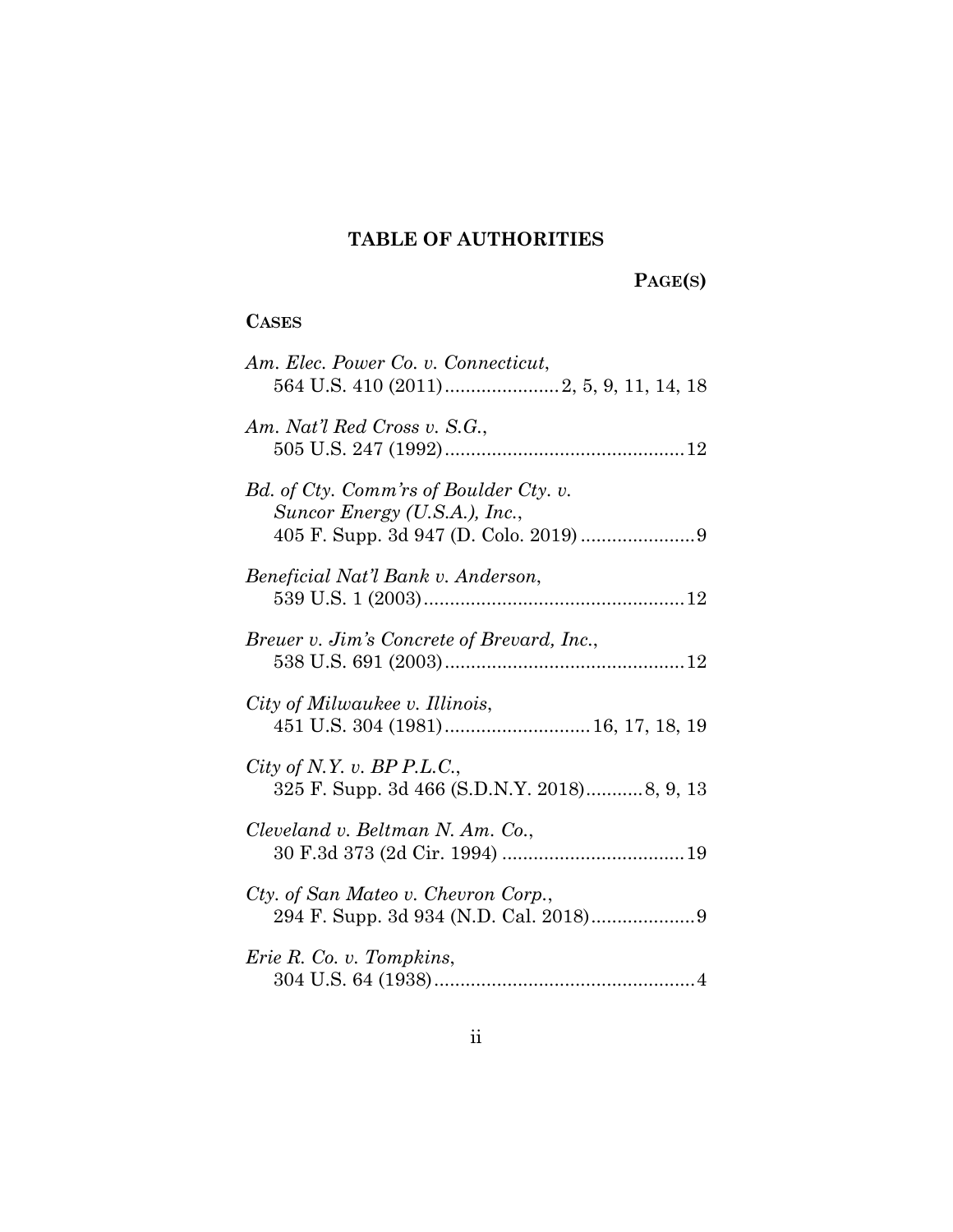| People ex rel. Gallo v. Acuna,                                                             |
|--------------------------------------------------------------------------------------------|
| Grable & Sons Metal Products, Inc. v.<br>Darue Eng'g & Mfg.,                               |
| Illinois v. City of Milwaukee,<br>406 U.S. 91 (1972) 4, 5, 6, 11, 14, 17, 20               |
| Illinois v. Outboard Marine Corp.,                                                         |
| Int'l Paper Co. v. Ouellette,                                                              |
| Merrill Lynch, Pierce, Fenner & Smith<br>Inc. v. Manning,                                  |
| Murphy Bros., Inc. v.<br>Michetti Pipe Stringing, Inc.,                                    |
| Nat'l Farmers Union Ins. Cos. v.<br>Crow Tribe of Indians,                                 |
| Native Village of Kivalina v.<br>ExxonMobil Corp.,                                         |
| North Carolina ex rel. Cooper v.<br>Tenn. Valley Auth.,<br>615 F.3d 291 (4th Cir. 2010) 16 |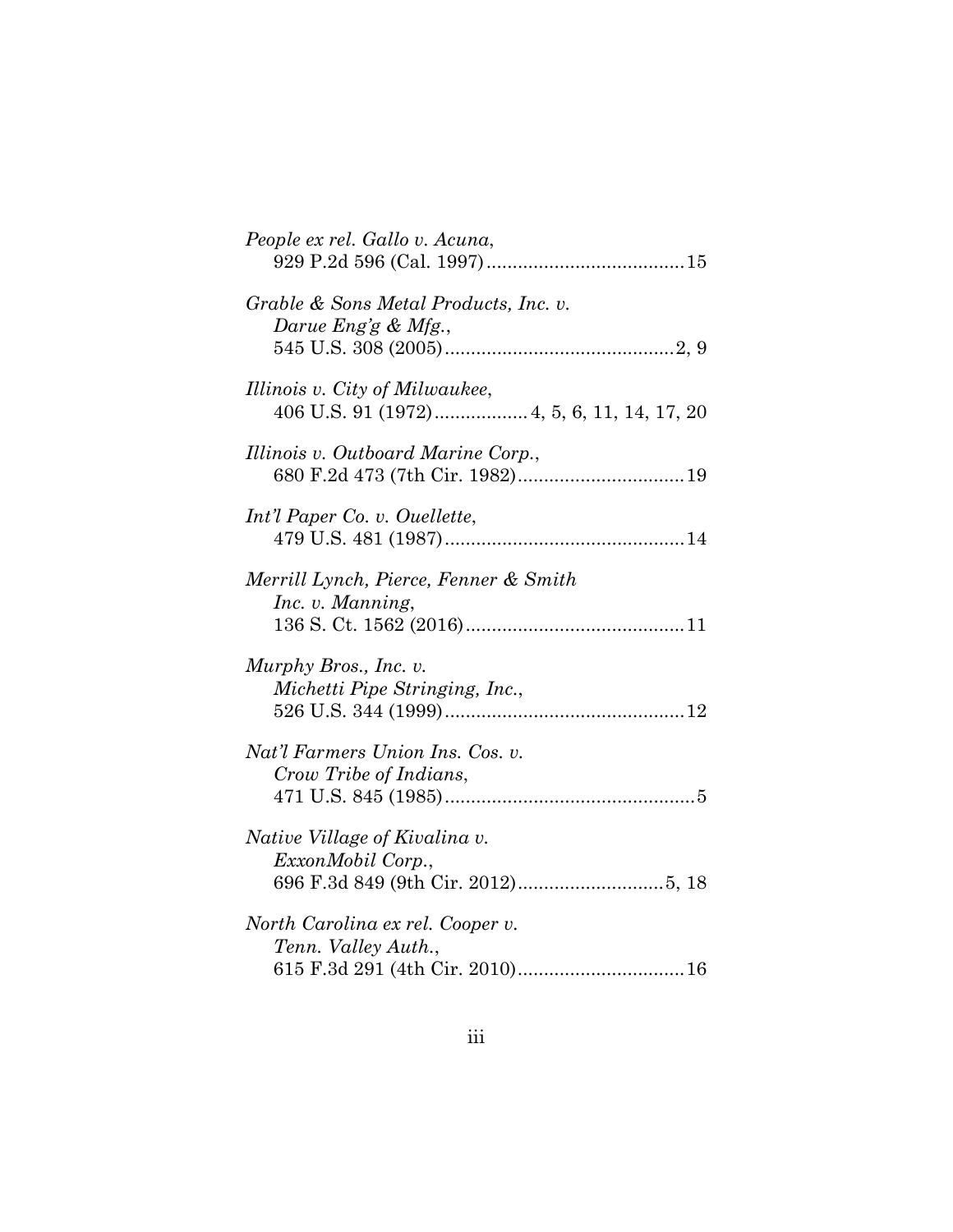| Tex. Indus., Inc. $v$ .   |  |
|---------------------------|--|
| Radcliff Materials, Inc., |  |
|                           |  |

| United States v.          |  |  |
|---------------------------|--|--|
| Standard Oil Co. of Cal., |  |  |
|                           |  |  |

## **OTHER AUTHORITIES**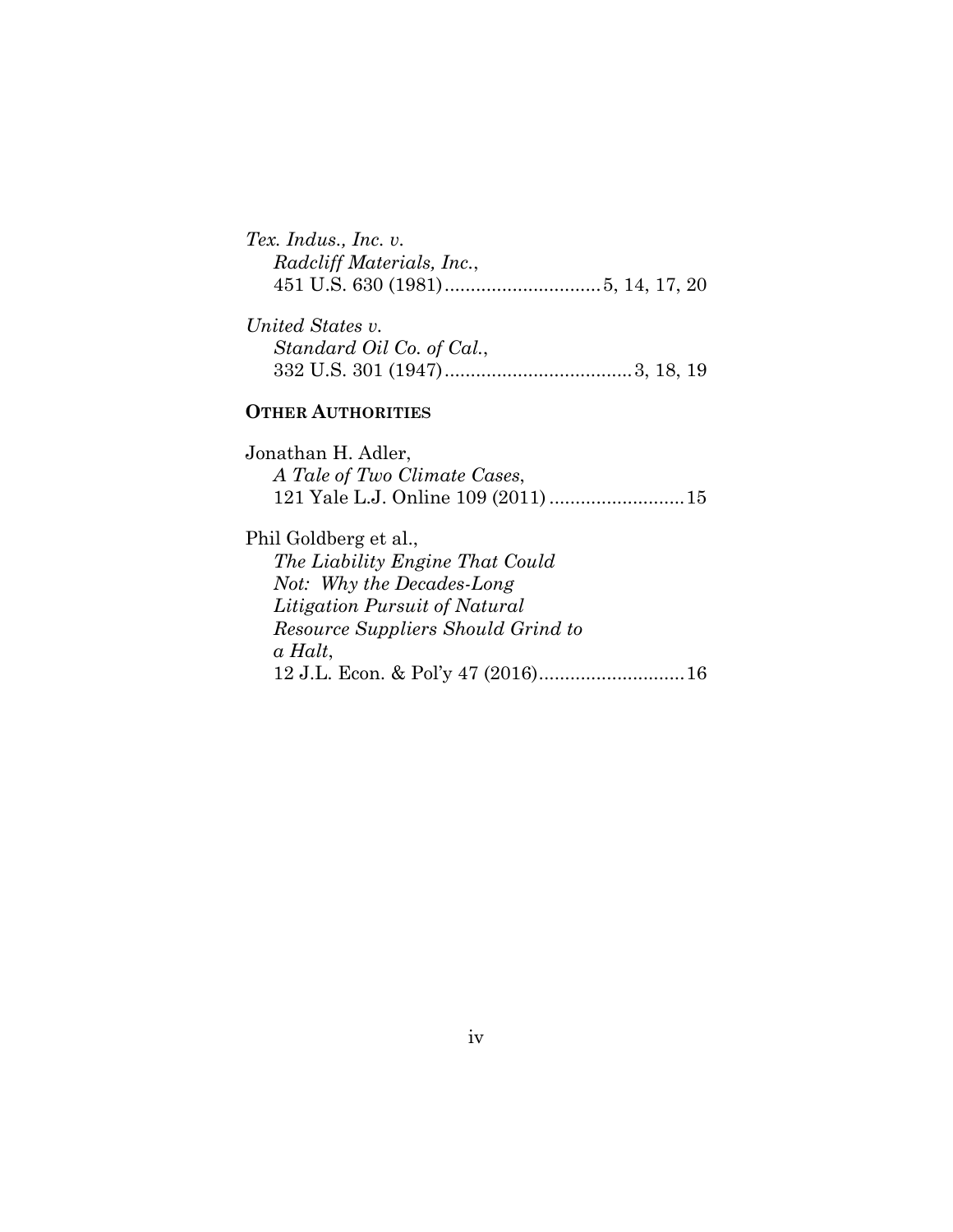#### **INTEREST OF THE AMICUS CURIAE1**

The American Petroleum Institute ("API") is a nationwide, non-profit trade association that represents approximately 600 companies involved in every aspect of the petroleum and natural gas industry. Its members range from the largest integrated companies to the smallest independent oil and gas producers. API's members include producers, refiners, suppliers, marketers, pipeline operators, and marine transporters, as well as service and supply companies that support the industry. API is also the worldwide leading body for establishing standards that govern the oil and natural gas industry.

This case is one of many that have been brought against the petroleum and natural gas industry, almost all by state and local governments suing in their home courts, many represented by the same outside plaintiffs' counsel. Although API is not a party to this specific case, governmental plaintiffs have named API as a defendant in several subsequent cases, seeking to impose tort liability for API's exercise of its First Amendment rights to advocate for its members and petition the government. API has been among the defendants removing these cases to federal court, relying in part on the federal common law that governs environmental tort claims of an interstate and international nature. *See, e.g.*, *Minnesota v. Am. Petroleum Inst.*, No. 20-cv-1636 (D. Minn. removed

<sup>1</sup> All parties have consented to the filing of this brief. *Amicus curiae* timely provided notice of intent to file this brief to all parties. No counsel for a party authored any part of this brief, and no such counsel or party made a monetary contribution intended to fund the preparation or submission of this brief. No person other than *amicus curiae*, its members, or its counsel made a monetary contribution to the brief's preparation or submission.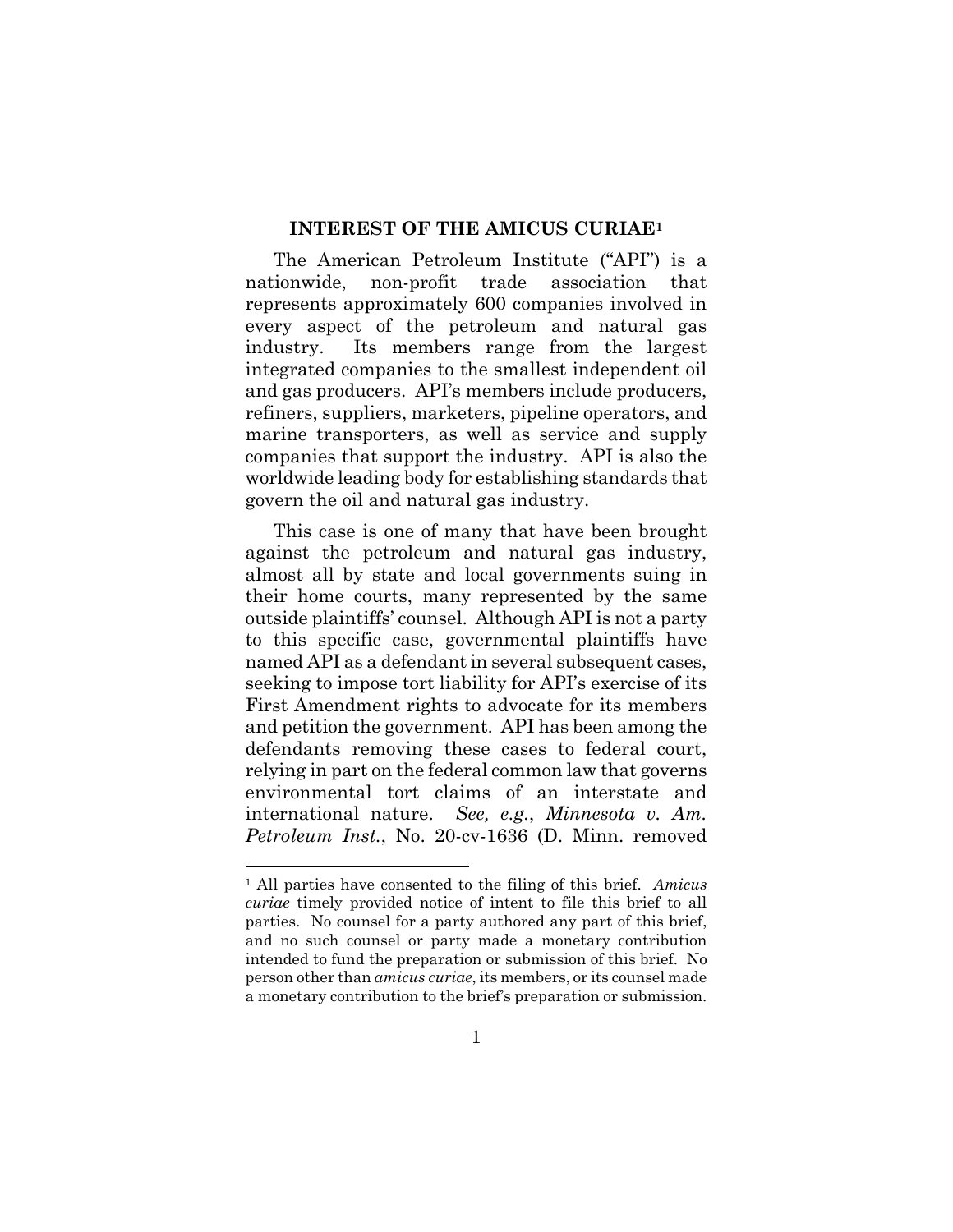July 27, 2020); *Delaware ex rel. Jennings v. BP Am. Inc.*, No. 20-cv-1429 (D. Del. removed Oct. 23, 2020). Accordingly, API has a concrete stake in ensuring that claims that ought to be governed by federal law are heard in federal court.

API has extensive familiarity with the uniquely federal interests that this litigation implicates. This case, like the cases that similar plaintiffs and their outside counsel have brought against API, raises crossborder issues that have always been the subject of federal, not state, common law. Because these claims arise under federal law, plaintiffs cannot insist that they stay in state court.

#### **SUMMARY OF ARGUMENT**

I. The decisions below reflect a sharp divide regarding whether nuisance claims alleging localized harm from global climate change and worldwide emissions arise under federal law for jurisdictional purposes. The district court in this case said yes, applying the principle that, "[w]hen we deal with air and water in their ambient or interstate aspects, there is a federal common law." *Am. Elec. Power Co. v. Connecticut ("AEP")*, 564 U.S. 410, 421 (2011) (citation omitted). The court of appeals said no, concluding that, even if federal common law provided a claim of public nuisance, the pleaded *state-law* claim would not "require resolution of a substantial question of federal law," and thus federal jurisdiction was lacking under *Grable & Sons Metal Products, Inc. v. Darue Engineering and Manufacturing*, 545 U.S. 308 (2005). Pet. App. 12a. By focusing on whether the state-law claim *incorporated* federal law, the Ninth Circuit failed to recognize that state law cannot apply here at all. It reasoned that the Clean Air Act is so comprehensive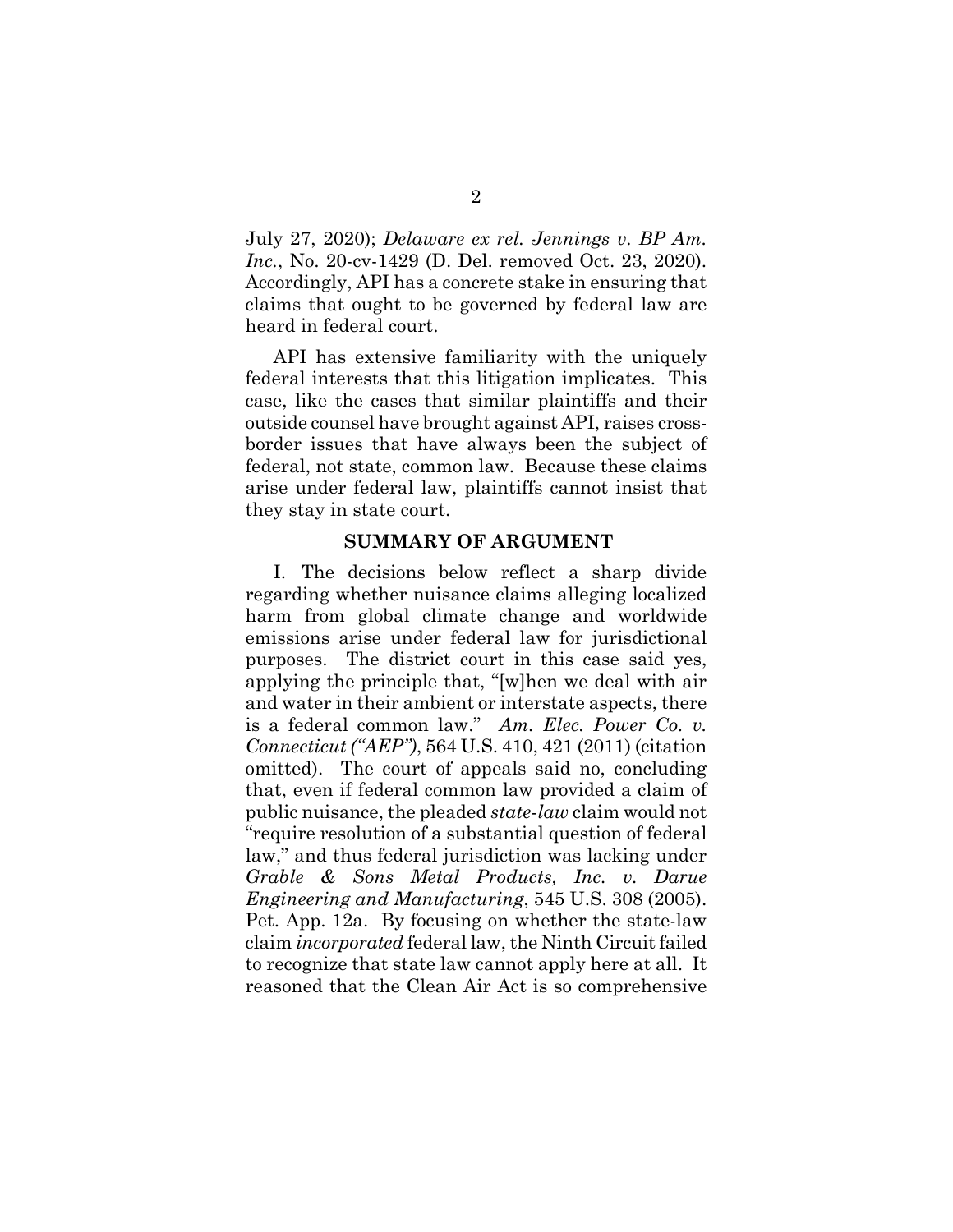that it displaces any federal common law—*yet may still leave room for state courts to fashion their own common law remedies*, with no avenue to remove to federal court. In so holding, it confused the availability of federal causes of action or remedies (which is what displacement addresses) with whether a case is federal in nature because only federal law can govern the alleged claims. These are two distinct questions under this Court's precedents. *United States v. Standard Oil Co. of Cal.*, 332 U.S. 301, 307, 313-16 (1947).

Unless this Court acts now to answer the underlying question of federal jurisdiction, this divide will only get worse. Respondents' suits were one of 14 that governmental plaintiffs filed between 2017 and 2018. And there are at least six more suits working their way through the federal courts. Without this Court's immediate intervention, questions of tort liability for global climate change will be decided by federal courts in some instances, and, in others, by state courts that are being asked to apply different local laws to address an international problem. This Court has granted certiorari in a variety of cases in an interlocutory procedural posture. It should grant certiorari here to address an important jurisdictional question: whether federal courts have jurisdiction over suits that seek to address global climate change and develop appropriate solutions for them.

II. The Ninth Circuit erred by failing to recognize that federal common law provides a basis for federal jurisdiction and removal in this case. After expressing uncertainty as to whether federal common law applied at all, it suggested that (1) federal common law would be displaced by the Clean Air Act anyway, and (2) in light of that displacement, a state-law nuisance claim remained viable. Pet. App. 13a-14a. But respondents'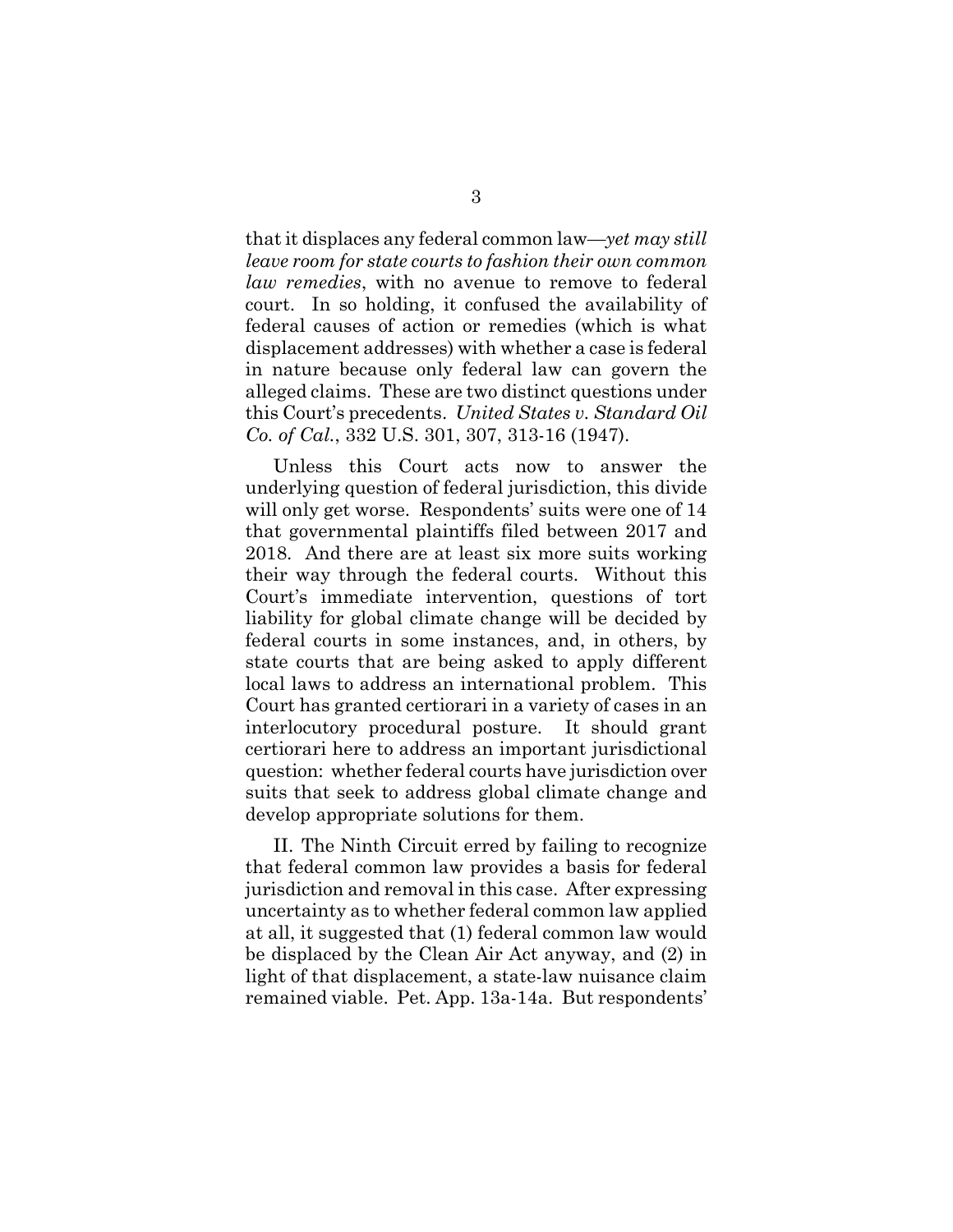allegations are classic claims of transboundary pollution—the very sort of interstate claims for which this Court has unflinchingly held that federal common law must govern.

The court of appeals was also wrong about the effect of displacement. Holding that the Clean Air Act displaces the federal common law that would otherwise govern respondents' claims would only *strengthen* the case for federal jurisdiction. The reason federal common law governs interstate disputes is that applying a single state's law to interstate claims is antithetical to our constitutional structure, which gives federal courts jurisdiction over disputes crossing state lines. That is no less true when a federal common law remedy is displaced by statute. A congressional decision to displace federal common law in favor of a comprehensive federal regulatory scheme is not a grant of permission to 50 state courts to write their own common-law rules. Rather, statutory displacement means that Congress has occupied the field, and a plaintiff is left with only those causes of action or remedies (if any) that Congress expressly prescribes. And whatever those remedies, any claim in this area can only be a federal one.

#### **ARGUMENT**

## **I. This Court should grant certiorari now to consider whether federal common law allows claims of interstate pollution and nuisance to be removed to federal court.**

"There is no federal *general* common law," *Erie R. Co. v. Tompkins*, 304 U.S. 64, 78 (1938) (emphasis added), but federal courts may "fashion federal law" in limited areas "where federal rights are concerned." *Illinois v. City of Milwaukee (Milwaukee I)*, 406 U.S. 91,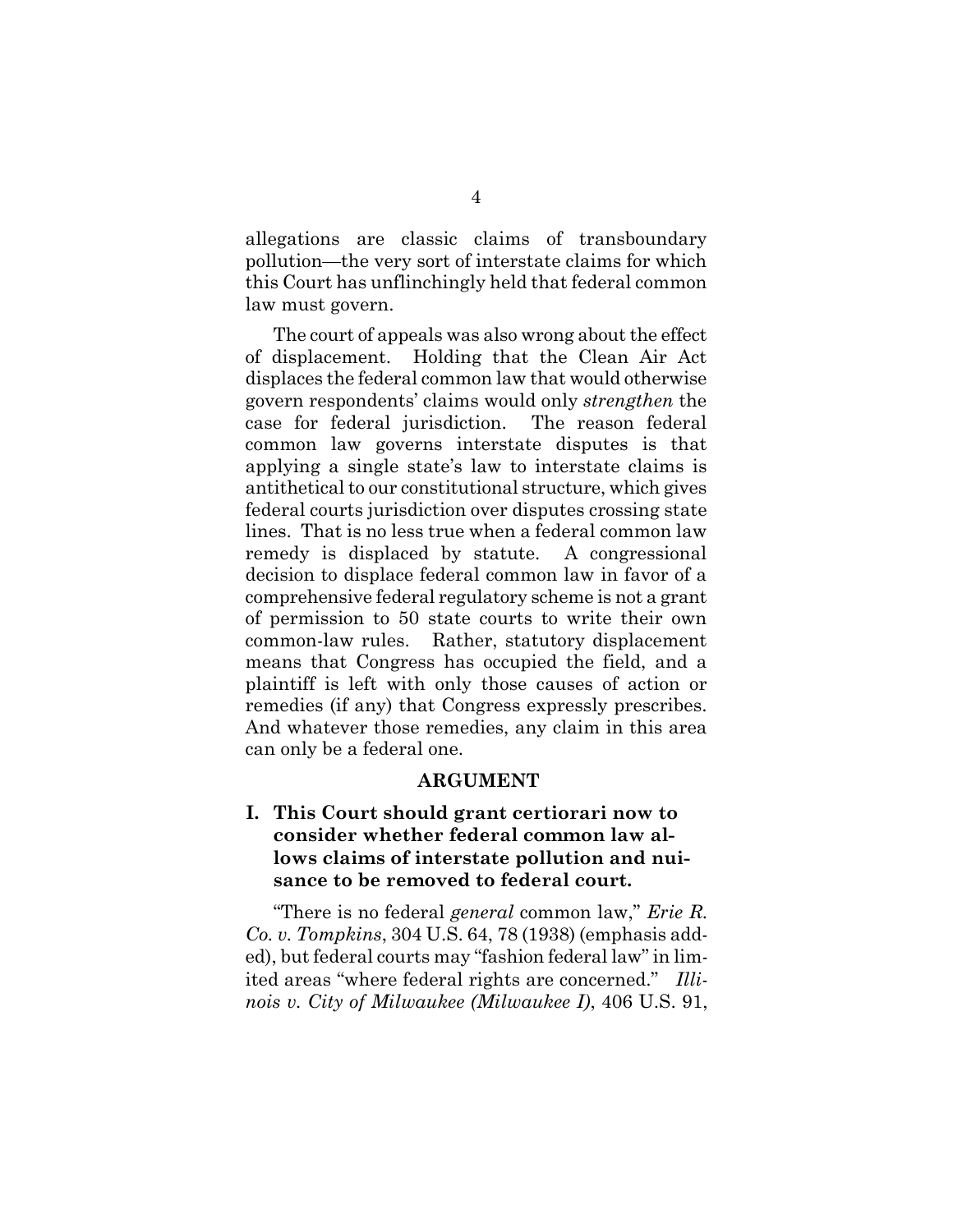103 (1972) (citation omitted). The air and water that cross state lines implicate just such federal rights: "When we deal with air and water in their ambient or interstate aspects, there is a federal common law." *Id.* (citing *Texas v. Pankey*, 441 F.2d 236 (10th Cir. 1971)); *accord AEP*, 564 U.S. at 421 (citation omitted). "Environmental protection" is, after all, "an area 'within national legislative power,'" and thus, it is appropriate for federal courts to "fill in 'statutory interstices,' and, if necessary, even 'fashion federal law.'" *AEP*, 564 U.S. at 421 (citation omitted). By contrast, allowing states to apply their own varying common-law rules to environmental concerns crossing state lines would mean "more conflicting disputes, increasing assertions and proliferating contentions" about the standards for adjudging claims of "improper impairment." *Milwaukee I*, 406 U.S. at 107 n.9 (quoting *Pankey*, 441 F.2d at 241).

Because of the "uniquely federal interests" at stake in claims of interstate pollution, "our federal system does not permit the controversy to be resolved under state law," as the "interstate or international nature of the controversy makes it inappropriate for state law to control." *Tex. Indus., Inc. v. Radcliff Materials, Inc.*, 451 U.S. 630, 641 & n.13 (1981); *Native Village of Kivalina v. ExxonMobil Corp.*, 696 F.3d 849, 855 (9th Cir. 2012) ("[F]ederal common law can apply to transboundary pollution suits. Most often . . . those suits are founded on a theory of public nuisance."). And where, as here, a claim falls within an area that is exclusively federal in nature, the case falls within federal jurisdiction. *Nat'l Farmers Union Ins. Cos. v. Crow Tribe of Indians*, 471 U.S. 845, 850, 852 (1985) ("Federal common law as articulated in rules that are fash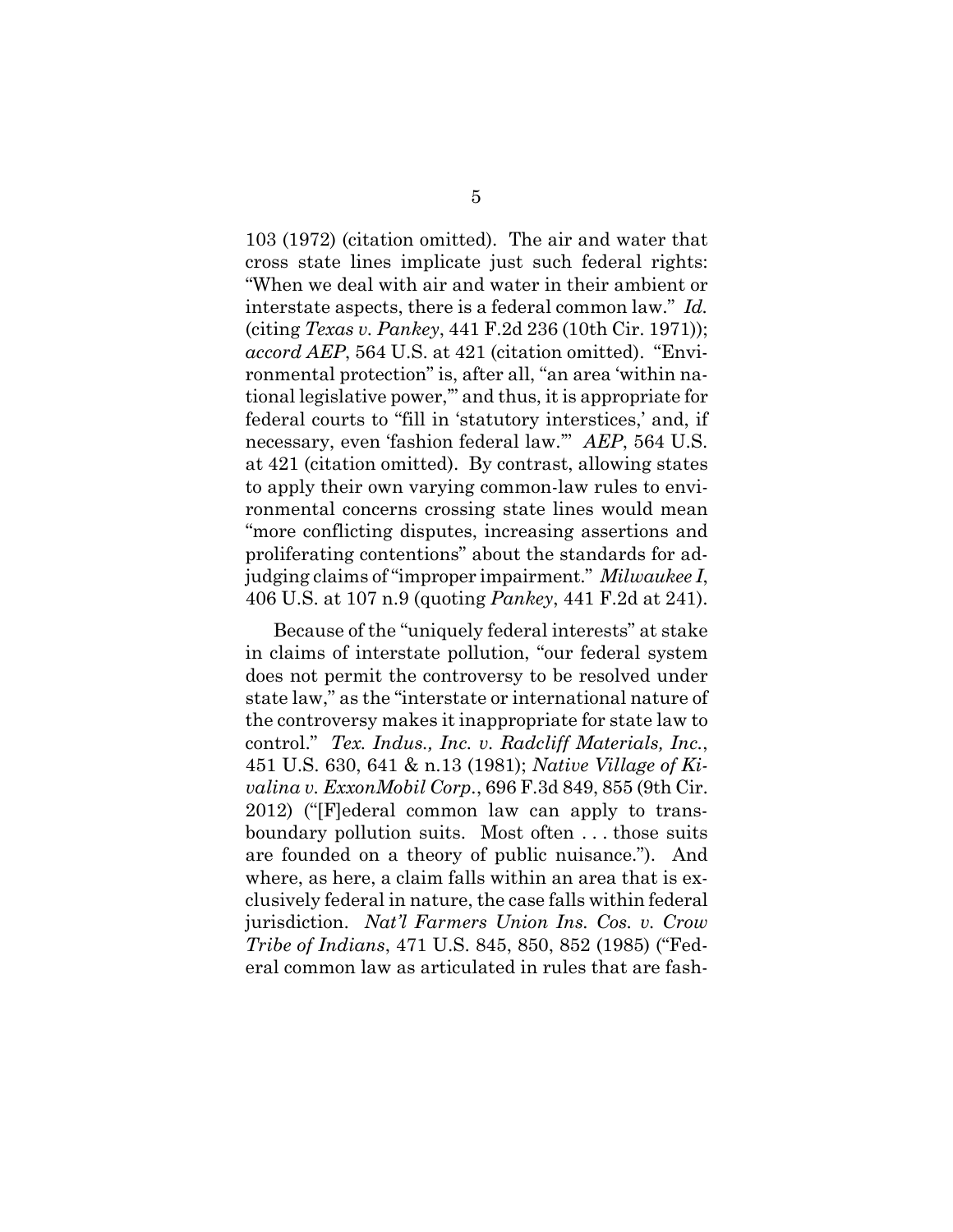ioned by court decisions are 'laws' as that term is used in § 1331."); Pet. 21-22.

The Ninth Circuit's holding—that claims nominally based on state law cannot be removed to federal court—will invite fragmentation in an area where a unified federal approach is essential: the very problem that federal common law is meant to avoid. If the decision is left to stand, and to be followed by other courts, there will no longer be a federal common law for "air . . . in [its] ambient or interstate aspects," but rather a patchwork of divergent judge-made local laws. Governmental plaintiffs like respondents here have brought a flurry of lawsuits claiming virtually the same thing—that petitioners are responsible for interstate and international emissions that have harmed the plaintiff states, counties, or cities. Instead of having a "uniform standard" of federal common law to address these claims of "improper impairment by sources outside [of the localities'] domain," *Milwaukee I*, 406 U.S. at 107 n.9 (citation omitted), environmental harm will be addressed by 50 state courts applying remedies provided by 50 sets of state laws. That is hardly appropriate for an issue that requires a uniform approach under our constitutional structure, which commits disputes that are interstate in nature to federal law.

This Court should intervene now and make clear that these cases must proceed in federal court. Neither petitioners nor the state courts should be put through the process of hashing out the content of 50 state-law rules. This Court can spare them that unnecessary task by holding, *now*, that these cases are federal in character and belong in federal court.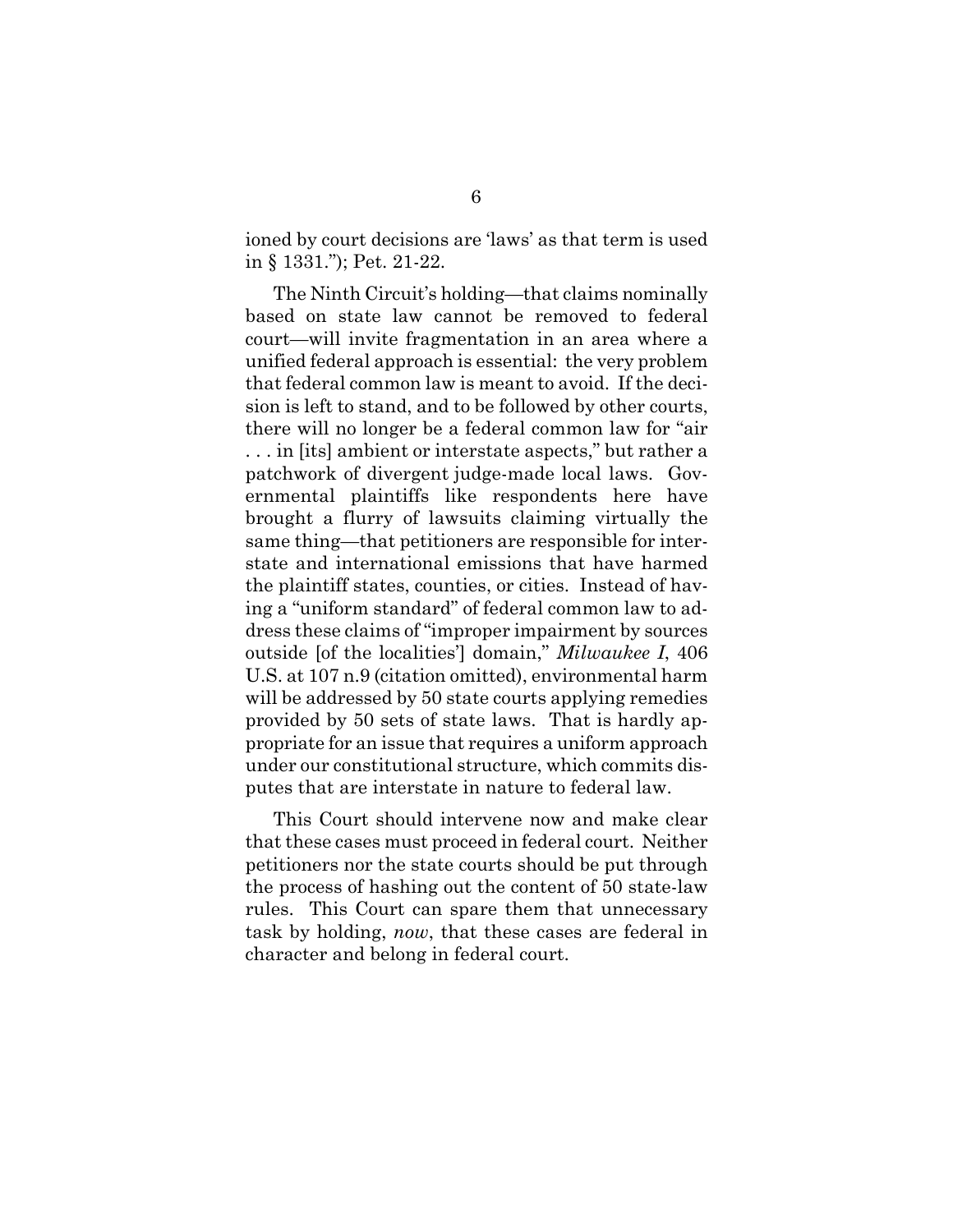## **A. Courts are uncertain about whether federal common law or state law governs climate change cases involving global emissions, and that uncertainty will only get worse if this Court fails to consider the question now.**

In 2017 and 2018, 13 state and local governments, including respondents, filed lawsuits in their respective home state courts against petitioners, alleging that petitioners created both a public and a private nuisance under state law through their "production, marketing, and sale of fossil fuels."2 C.A. E.R. 160 ¶ 94(c). The alleged conduct is international and interstate in scope. Here, respondents allege that the fossil fuels traceable to petitioners cause, or at least contribute to, a rise in the sea level induced by global warming. C.A. E.R. 161 ¶ 94(e)-(f). Respondents seek to impose liability for fossil fuels consumed "worldwide from the mid Nineteenth

<sup>2</sup> *Rhode Island v. Chevron Corp.*, No. PC-2018-4716 (R.I. Super. Ct. July 2, 2018); *King Cty. v. BP p.l.c.*, No. 18-2-11859-0 (Wash. Super. Ct. May 9, 2018); *Bd. of Cty. Comm'rs of Boulder Cty. v. Suncor Energy (U.S.A.) Inc.*, No. 2018CV030349 (Colo. Dist. Ct. Apr. 17, 2018) (on behalf of Boulder County, San Miguel County, and the City of Boulder); *City of Richmond v. Chevron Corp.*, No. C18-00055 (Cal. Super. Ct. Jan. 22, 2018); *Mayor & City Council of Balt. v. BP p.l.c.*, No. 24-C-18-004219 (Md. Cir. Ct. July 20, 2018); *City of Imperial Beach v. Chevron Corp.*, No. C17-01227 (Cal. Super. Ct. July 17, 2017); *Cty. of Marin v. Chevron Corp.*, No. CIV1702586 (Cal. Super. Ct. July 17, 2017); *Cty. of San Mateo v. Chevron Corp.*, No. 17CIV03222 (Cal. Super. Ct. July 17, 2017); *City of Santa Cruz v. Chevron Corp.*, No. 17CV03243 (Cal. Super. Ct. Dec. 20, 2017); *Cty. of Santa Cruz v. Chevron Corp.*, No. 17CV03242 (Cal. Super. Ct. Dec. 20, 2017); *Cal. ex rel. Herrera v. BP p.l.c.*, No. CGC-17-561370 (Cal. Super. Ct. Sept. 19, 2017) (San Francisco); *Cal. ex rel. Oakland City Att'y v. BP p.l.c.*, No. RG17875889 (Cal. Super. Ct. Sept. 19, 2017) (Oakland).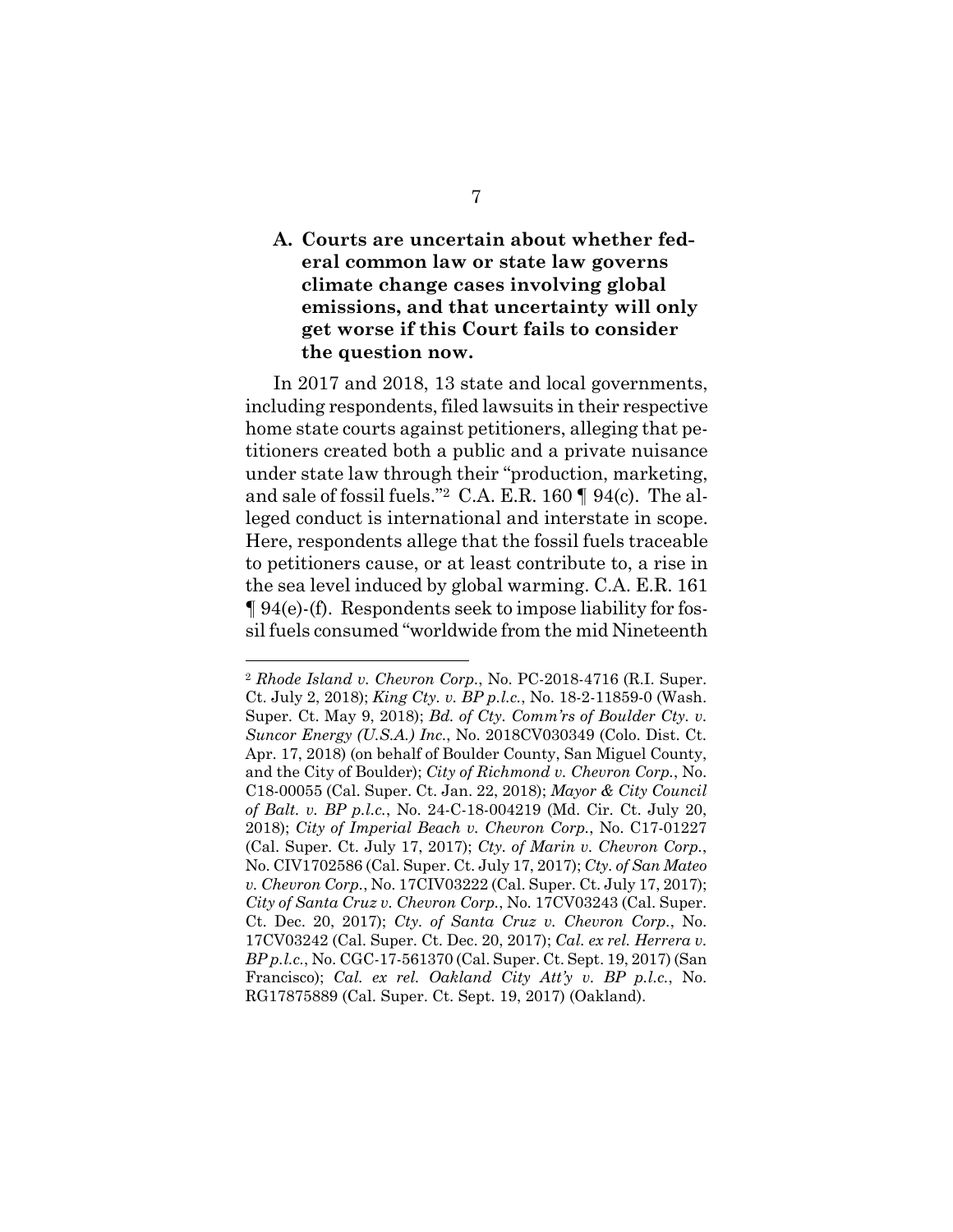Century to present," particularly for "the usage of . . . fuels [that] has accumulated in the atmosphere since 1980." C.A. E.R. 160 ¶ 94(b)-(c), E.R. 297. Respondents do not (and could not) assert that the emissions occurred exclusively or even substantially within their municipal borders. Rather, a defendant's connection to the locality usually consists of little more than a retail presence, and perhaps a refinery or a terminal operations that are not alleged to have any significant effect on global warming at all. *See, e.g.*, C.A. E.R. 138- 141 ¶¶ 32-37. Governmental plaintiffs like respondents seek to tie petitioners to the plaintiffs' locales by pointing to the injuries allegedly caused by global emissions from fossil fuels—specifically, the use and combustion of those fuels. Put simply, respondents claim that a global problem is a local nuisance.

Petitioners removed to federal court because the international and interstate nature of the governmental plaintiffs' claims meant that any common-law rule can only be federal in nature. But courts are splintered on whether federal common law applies. Some federal courts addressing the issue and exercising federal jurisdiction, including the district court here, have determined that tort claims like petitioners' are "exactly the type of 'transboundary pollution suit' to which federal common law should apply." *City of N.Y. v. BP P.L.C.*, 325 F. Supp. 3d 466, 471 (S.D.N.Y. 2018) (citation omitted), *appeal docketed*, No. 18-2188 (2d Cir. July 26, 2018); Pet App. 51a. These courts reason that, however a particular plaintiff's claims are framed, it is ultimately "seeking damages for global-warming related injuries resulting from greenhouse gas emissions, and not only the production of . . . fossil fuels." *City of N.Y.*, 325 F. Supp. 3d at 471-72. And because these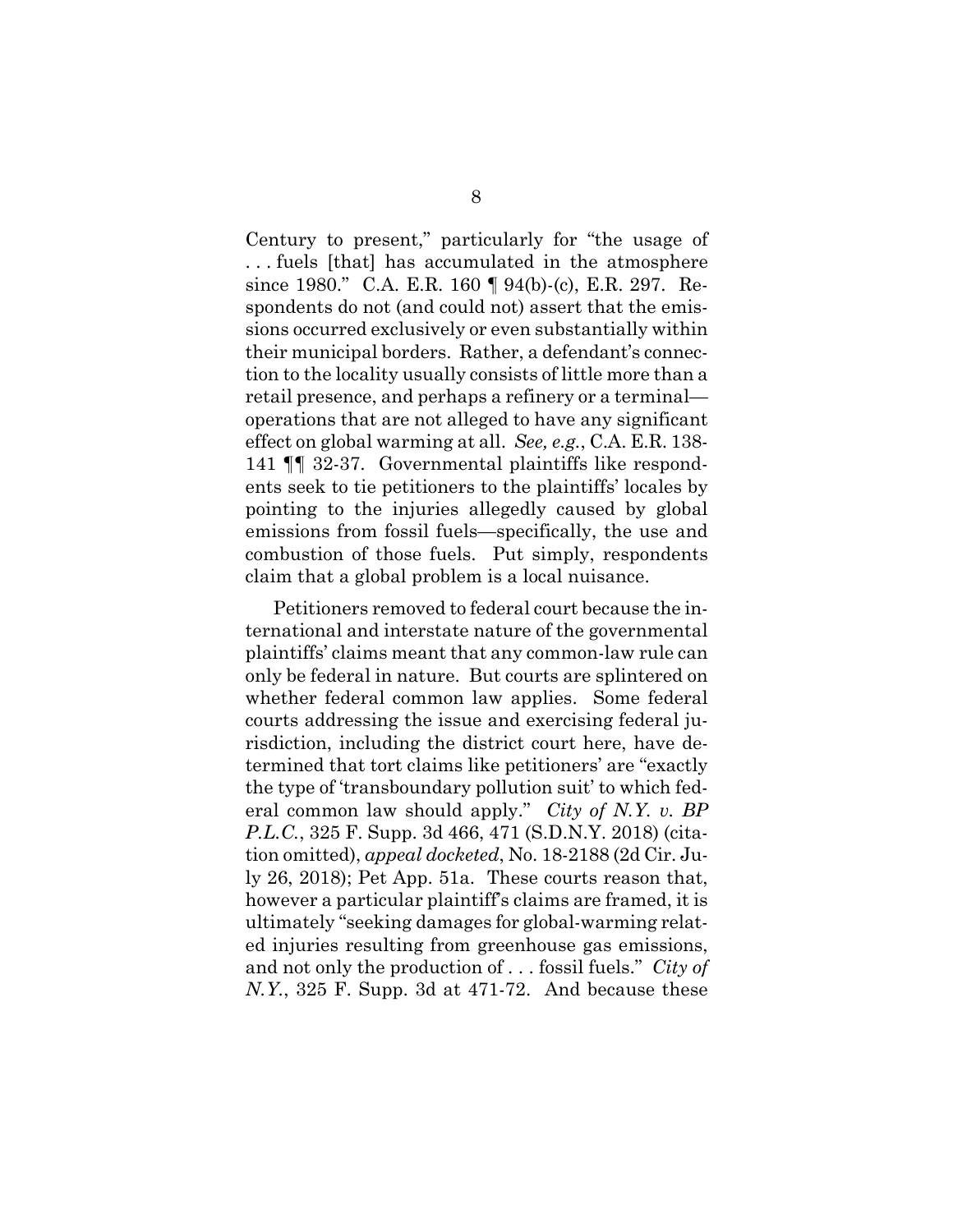claims are "ultimately based on the 'transboundary' emission of greenhouse gases," courts applying federal law have determined that the claims should be decided "under federal common law and require a uniform standard of decision." *Id.* at 472.

Other courts have remanded cases like this one, offering a variety of reasons for doing so. At least two courts have questioned whether, in the words of the court of appeals here, "there is a federal common law of public nuisance relating to interstate pollution." Pet. App. 13a; *Bd. of Cty. Comm'rs of Boulder Cty. v. Suncor Energy (U.S.A.), Inc.*, 405 F. Supp. 3d 947, 962 (D. Colo. 2019) (application of federal common law is "questionable and not settled under controlling law"), *aff'd in part, appeal dismissed in part*, 965 F.3d 792 (10th Cir. 2020), *petition for cert. pending*, No. 20-783 (filed Dec. 4, 2020). Instead of addressing whether federal common law applies, these courts focus on whether the complaints overtly make federal policies an ingredient in the claims, such that federal jurisdiction is appropriate under *Grable*. By focusing only on the importance of the federal interests in "energy policy, environmental protection, and foreign affairs," *Suncor*, 405 F. Supp. 3d at 957, and not the role of federal common law, these courts provide an opening for governmental plaintiffs to plead around federal law. *E.g.*, Pet. App. 13a-14a. And despite this Court's holding in *AEP*, one court has gone so far as to conclude that federal common law governing interstate pollution has been "displaced" by the Clean Air Act; that it thus "no longer exists"; and that state law fills the gap. *Cty. of San Mateo v. Chevron Corp.*, 294 F. Supp. 3d 934, 937 (N.D. Cal. 2018), *aff'd in part, appeal dismissed in part*, 960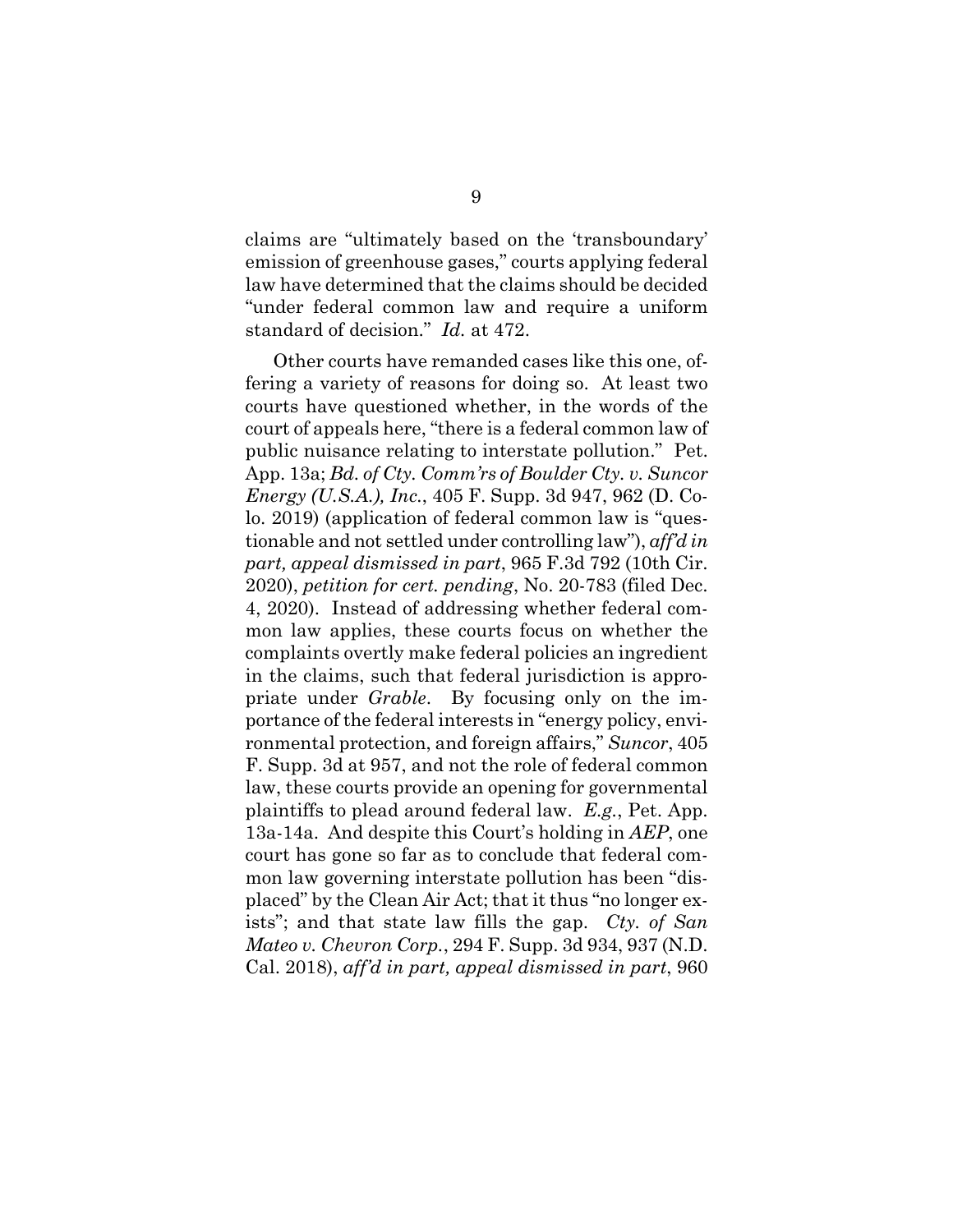F.3d 586 (9th Cir. 2020), *petition for cert. pending*, No. 20-884 (filed Dec. 30, 2020).

Federal courts are thus left with no clear direction on whether federal common law or the individual laws of the 50 states should govern what are, at bottom, claims of interstate and international pollution. And courts need guidance: at least one district court has stayed its proceedings for further clarity on whether federal common law applies to claims like respondents'. *See King Cty. v. BP P.L.C.*, No. 18-cv-758, ECF No. 138 (W.D. Wash. Oct. 17, 2018).

The divide will only get worse. In the last two years, at least six governmental entities have filed similar lawsuits that have been removed to federal court. Two are now on appeal, and the others have remand motions under submission. Order Granting Motion to Remand*, Cty. of Maui v. Sunoco LP*, No. 20-cv-470 (D. Haw. Feb. 12, 2021), ECF No. 99, *appeal docketed*, No. 21-15318 (9th Cir. Feb. 23, 2021); Order Granting Motion to Remand*, City & Cty. of Honolulu v. Sunoco LP*, No. 20-cv-163 (D. Haw. Feb. 12, 2021), ECF No. 128, *appeal docketed*, No. 21-15313 (9th Cir. Feb. 23, 2021); *Minnesota v. Am. Petroleum Institute*, No. 20-cv-1636 (D. Minn.); *City of Charleston v. Brabham Oil Co.*, No. 20-cv-3579 (D.S.C.); *City of Hoboken v. Exxon Mobil Corp.*, No. 20-cv-14243 (D.N.J.); *Delaware v. BP Am., Inc.*, No. 20-cv-1429 (D. Del.). The trend is likely to continue,3 especially within the Ninth Circuit, whose rejection of federal jurisdiction in this case is likely to prompt more filings in the many state courts within that circuit.

<sup>3</sup> New cases continue to be filed. *E.g.*, *City of Annapolis v. BP PLC*, No. C-02-CV-21-000250 (Md. Cir. Ct. filed Feb. 22, 2021).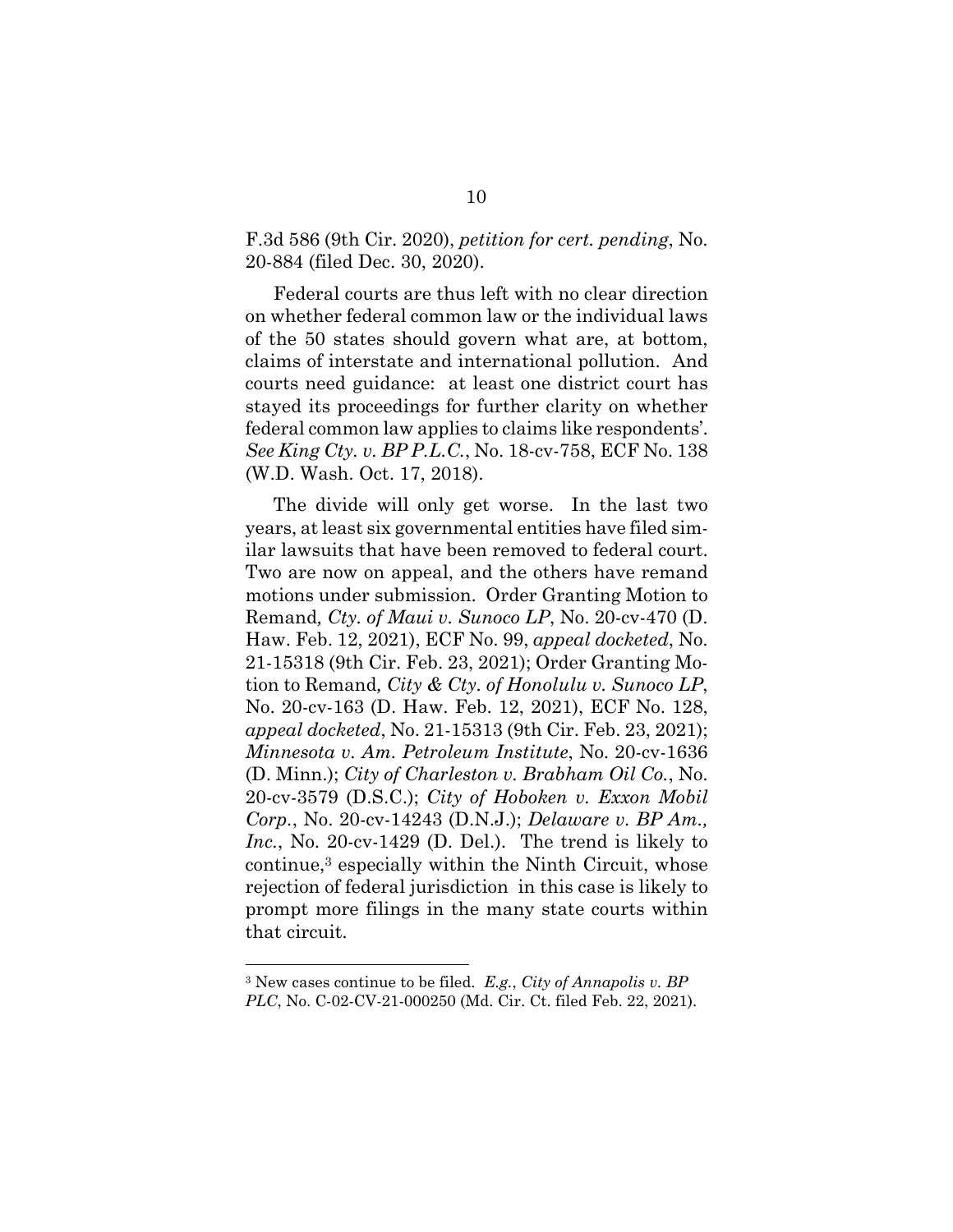Unless this Court intervenes and grants certiorari to address whether claims of alleged harm caused by the effects of global emissions are subject to federal common law (and thus removable to federal court), how these claims will be resolved may be left entirely at the mercy of the district court to which a case is removed, especially if there is no other basis for removal. Some courts will retain federal jurisdiction based on the unique federal interests that this Court recognized in *AEP* and *Milwaukee I*. Others will remand the cases back to the original state court, leaving claims of interstate and international pollution to be decided by the laws of a single state. Unless this Court takes *this* opportunity to grant review, the inconsistency will persist.

### **B. The question presented should be resolved now, before—not after—this case and others make their way through the state courts.**

The federal-versus-state issue is squarely presented in this case. Without review by this Court, the federal case is over; the litigation would then proceed through the three levels of the state judiciary—pointlessly, if petitioners are right about the jurisdictional question presented. This Court has regularly granted review of appellate decisions ordering a case back to state court. It should do the same here.

This Court has often granted certiorari to answer questions of federal jurisdiction presented in cases in a similar posture, *i.e.*, after the district court finds federal jurisdiction but the court of appeals orders the case remanded to state court. *E.g.*, *Merrill Lynch, Pierce, Fenner & Smith Inc. v. Manning*, 136 S. Ct. 1562, 1567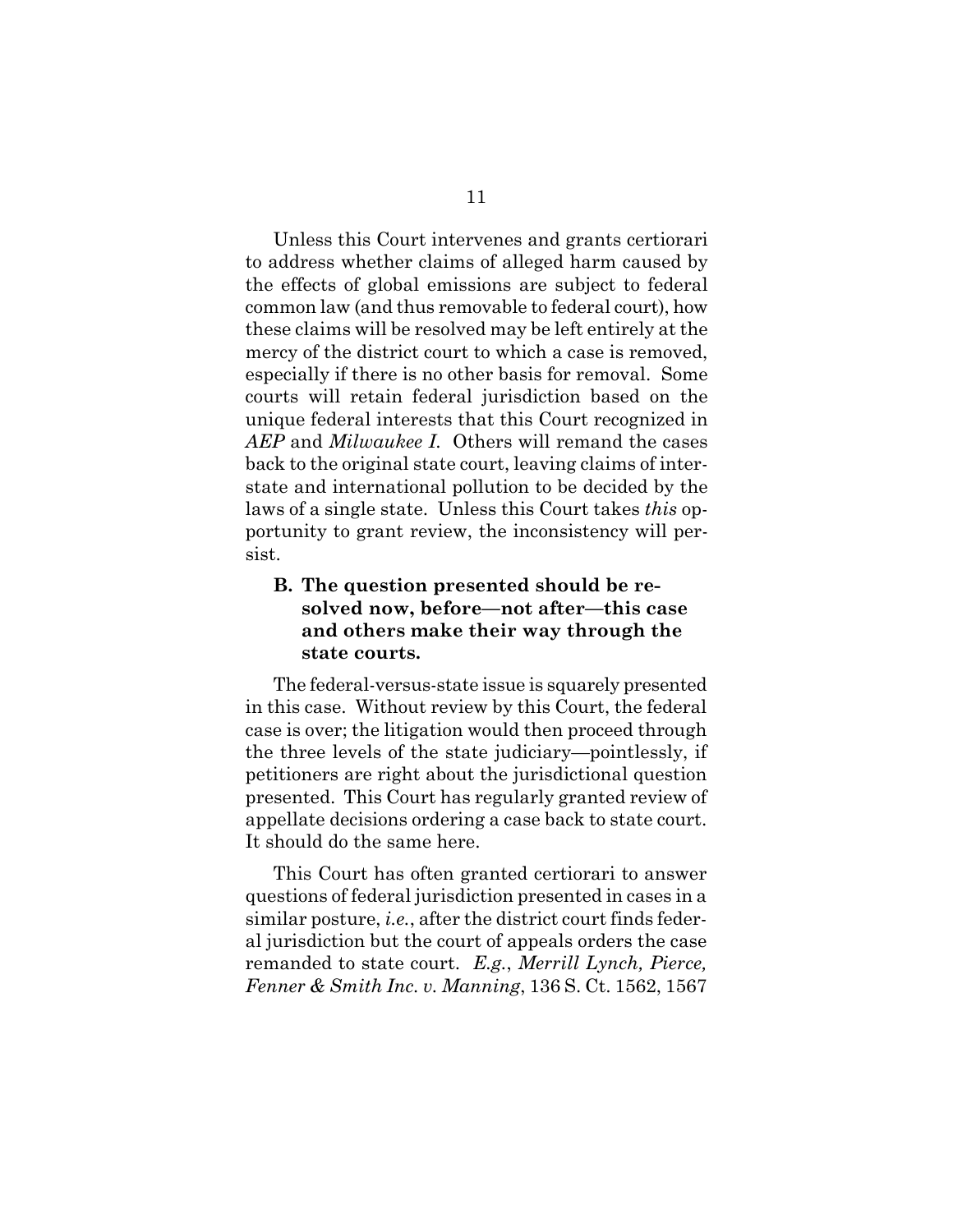(2016) (whether section 27 of the Exchange Act applies only to those claims that would satisfy the "arising under" standard of the federal question statute); *Beneficial Nat'l Bank v. Anderson*, 539 U.S. 1, 4-5 (2003) (whether state-law usury claims against a national bank are completely preempted by the National Bank Act, such that removal is appropriate); *Breuer v. Jim's Concrete of Brevard, Inc.*, 538 U.S. 691, 693 (2003) (whether the Fair Labor Standards Act bars removal of a state court action to federal court); *Murphy Bros., Inc. v. Michetti Pipe Stringing, Inc.*, 526 U.S. 344, 347- 48 (1999) (whether service of process is required to start the 30-day removal period under 28 U.S.C. § 1446(b)); *Am. Nat'l Red Cross v. S.G.*, 505 U.S. 247, 254, 259 (1992) (whether the "sue or be sued" provision in the Red Cross's charter confers a basis for federal jurisdiction). That posture presents the jurisdictional question squarely, because the answer determines whether the case will proceed in federal or state court. As in those cases, the petition here presents an excellent vehicle for considering the jurisdictional question presented.

In theory, in any one of those cases, this Court could have waited for the case to be litigated all the way up through the state court system. That is not what the Court did. Rather, in case after case, it answered the key question—state or federal court? It should do the same here.

### **II. The Ninth Circuit's decision is contrary to this Court's treatment of interstate pollution and nuisance claims.**

The court of appeals determined that the district court should have remanded respondents' suits back to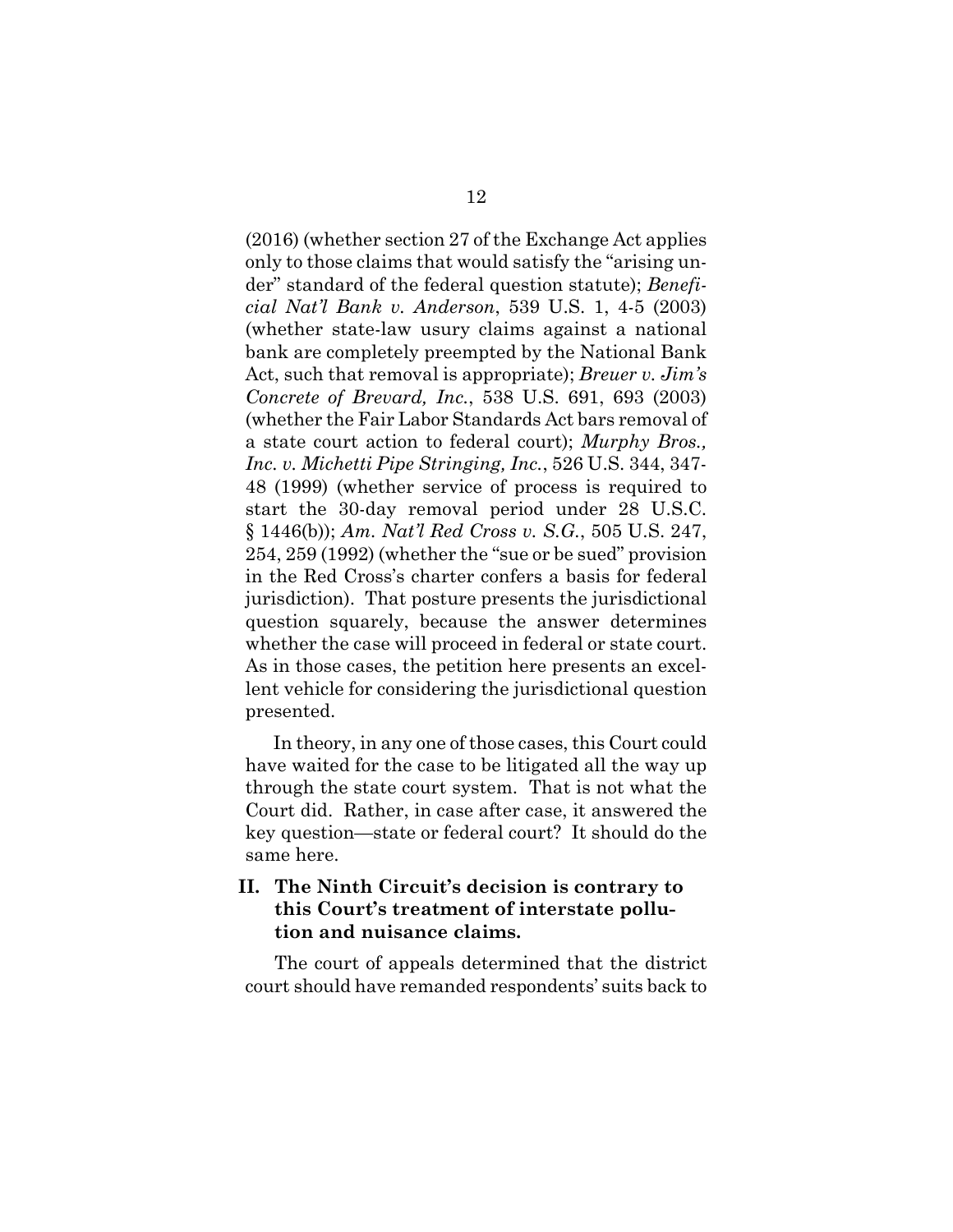California state court because the suits implicated only federal policies, not a "substantial federal issue." Pet. App. 14a. In so holding, the Ninth Circuit concluded that the Clean Air Act displaced federal public nuisance claims based on emissions contributing to global warming. Pet. App. 13a. The Ninth Circuit therefore treated these claims as pure state-law claims.

That determination was wrong for two reasons. First, notwithstanding the Ninth Circuit's equivocation, the only body of law that governs nuisance claims based on interstate pollution is federal law. Second, even if the court of appeals were correct in observing that the Clean Air Act displaces federal common law claims of nuisance in this case, that does not mean respondents' suits lost their federal character and could proceed under state law. Displacement means that federal common law provides neither a remedy nor a cause of action, but it does not mean that plaintiffs are free to litigate under state law. In other words, displacement addresses the merits of a claim; it does not surrender jurisdiction to consider the claim.

A. Climate change is an international and interstate phenomenon. As alleged by respondents here, climate change requires a confluence of different events by different actors to occur all around the world. *See* Pet. App. 29a (noting allegation that petitioners are "collectively responsible for over eleven percent of all carbon dioxide and methane pollution that has accumulated in the atmosphere since the Industrial Revolution"); *see also City of N.Y.*, 325 F. Supp. 3d at 472. The emissions at the center of respondents' suits are the subject of international treaties and a host of federal laws. Pet. 15-18. Respondents' claims are thus not only about "air and water in their ambient or inter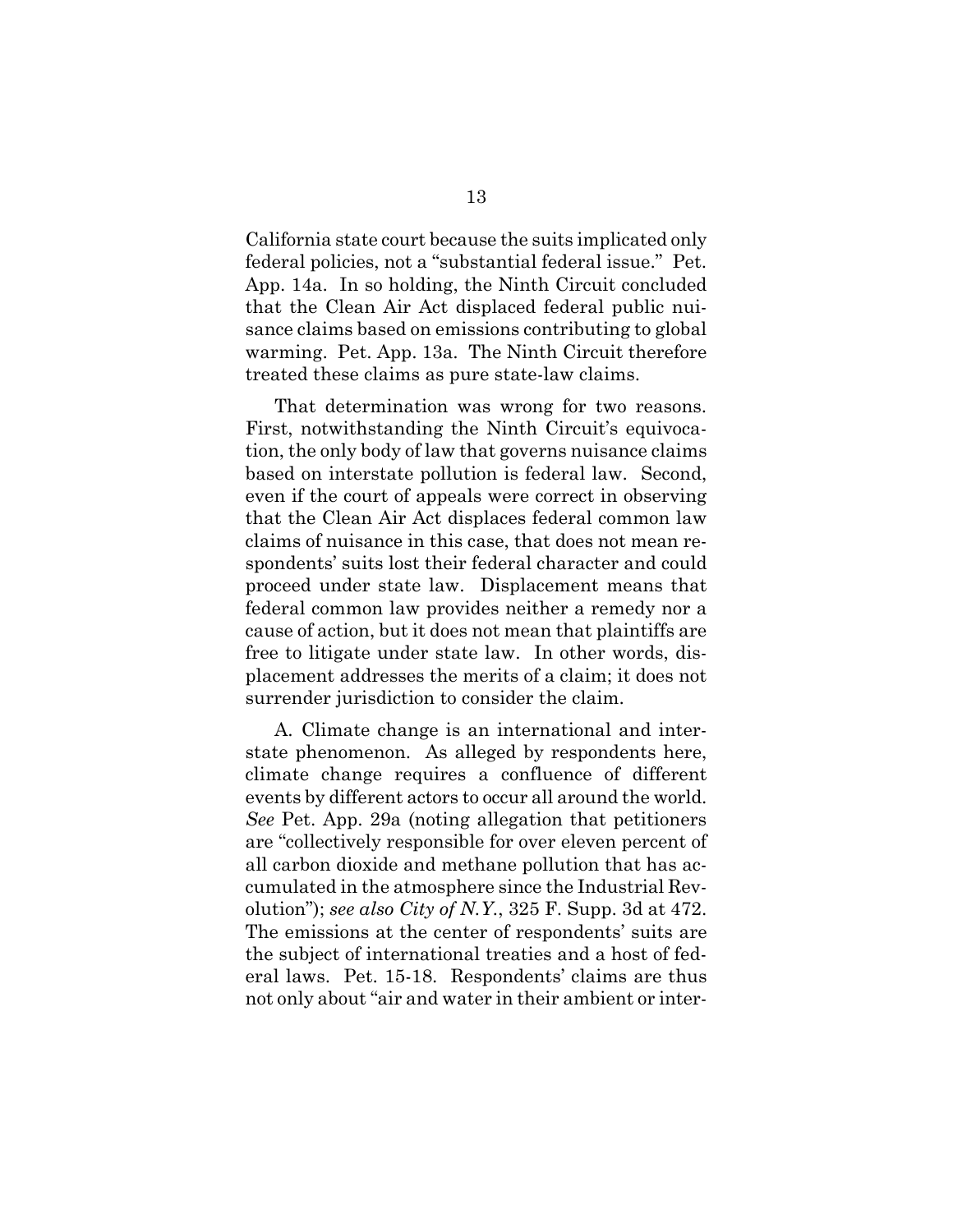state aspects," a quality that "undoubtedly" calls for the application of federal common law, *AEP*, 564 U.S. at 421 (citation omitted); *Milwaukee I*, 406 U.S. at 103; they also implicate foreign policy and the United States' sovereign interests, which, too, call out for federal common law. *Tex. Indus.*, 451 U.S. at 641 (identifying instances where "our federal system does not permit [a] controversy to be resolved under state law, . . . because the interstate or international nature of the controversy makes it inappropriate for state law to control").

The state and local governments bringing climate change suits like respondents' can hardly be said to have a unique geographic tie to the events giving rise to *global* climate change. These plaintiffs may allege that some commercial activity occurs within their jurisdictions, but that activity is not the basis of their claims, which are by no means local. Moreover, that limited activity hardly justifies allowing the law of one state to decide a sweeping claim concerning emissions that cross interstate and international lines. And none of the plaintiffs alleges that emissions in their particular locality caused the alleged harms of *global* warming. They could not credibly do so; as this Court explained in *AEP*, "emissions in New Jersey may contribute no more to flooding in New York than emissions in China." 564 U.S. at 422.

Thus, a patchwork of state nuisance laws governing largely out-of-state emissions would only hinder efforts to address climate change; this Court has recognized that state nuisance laws are poor apparatuses for "regulat[ing] the conduct of out-of-state sources." *Int'l Paper Co. v. Ouellette*, 479 U.S. 481, 495 (1987); *id.* at 495-96 (noting that the "[a]pplication of an affected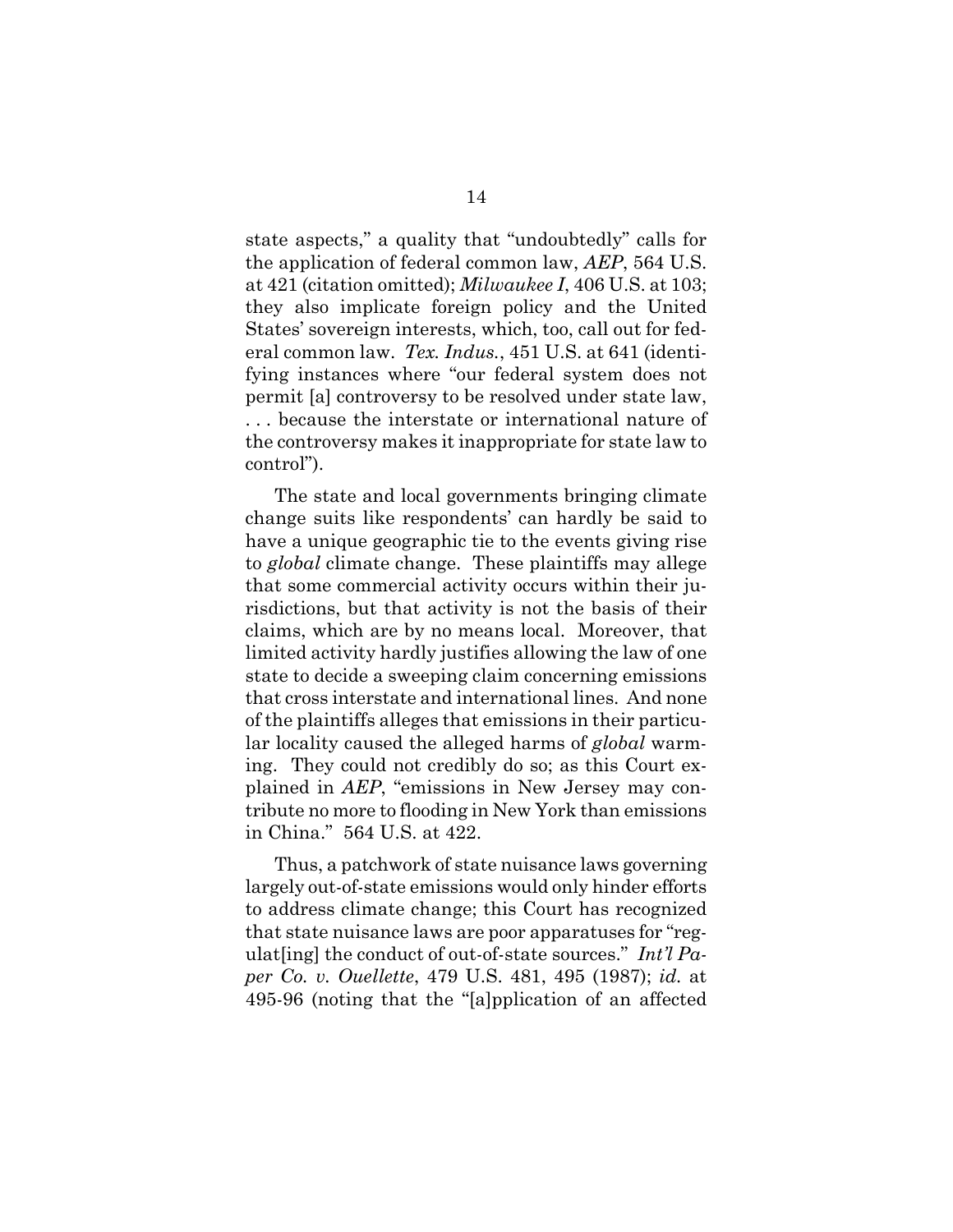State's law to an out-of-state source also would undermine the important goals of efficiency and predictability in the [Clean Water Act's] permit system"); *see also*  Jonathan H. Adler, *A Tale of Two Climate Cases*, 121 Yale L.J. Online 109, 112 (2011) ("[T]he application of variable state standards to matters of a global, interjurisdictional concern could further frustrate the development of a coherent climate change policy.").

Respondents will doubtless claim that there is no basis for applying federal common law because their claims are not about transboundary pollution, but rather about how fossil fuels were marketed and promoted to the public. But their claim is one of public nuisance, *i.e.*, harm to the enjoyment of life or property by a community at large. *People ex rel. Gallo v. Acuna*, 929 P.2d 596, 604 (Cal. 1997). As the district court aptly observed, harm is not alleged to occur because of the marketing and promotion of oil and natural gas products. Rather, respondents here conceded that the promotion is "merely a 'plus factor,'" and the real cause of the harm, as alleged, is the *production and use* of fossil fuels. Pet. App. 32a; *see also* Pet. App. 47a ("Plaintiffs allege that the combustion (by others) of fossil fuels produced by defendants has increased atmospheric levels of carbon dioxide . . . ."); C.A. E.R. 59 ¶ 3 (alleging that "[m]ost of the carbon dioxide now in the atmosphere as a result of combustion of Defendants' fossil fuels is likely attributable to their recent production").

Leaving claims of global and interstate emissions to be decided by disparate state laws on public nuisance will lead to fragmentation of judicial decision making that will hamper an effective federal response to climate change. That fragmentation is inevitable given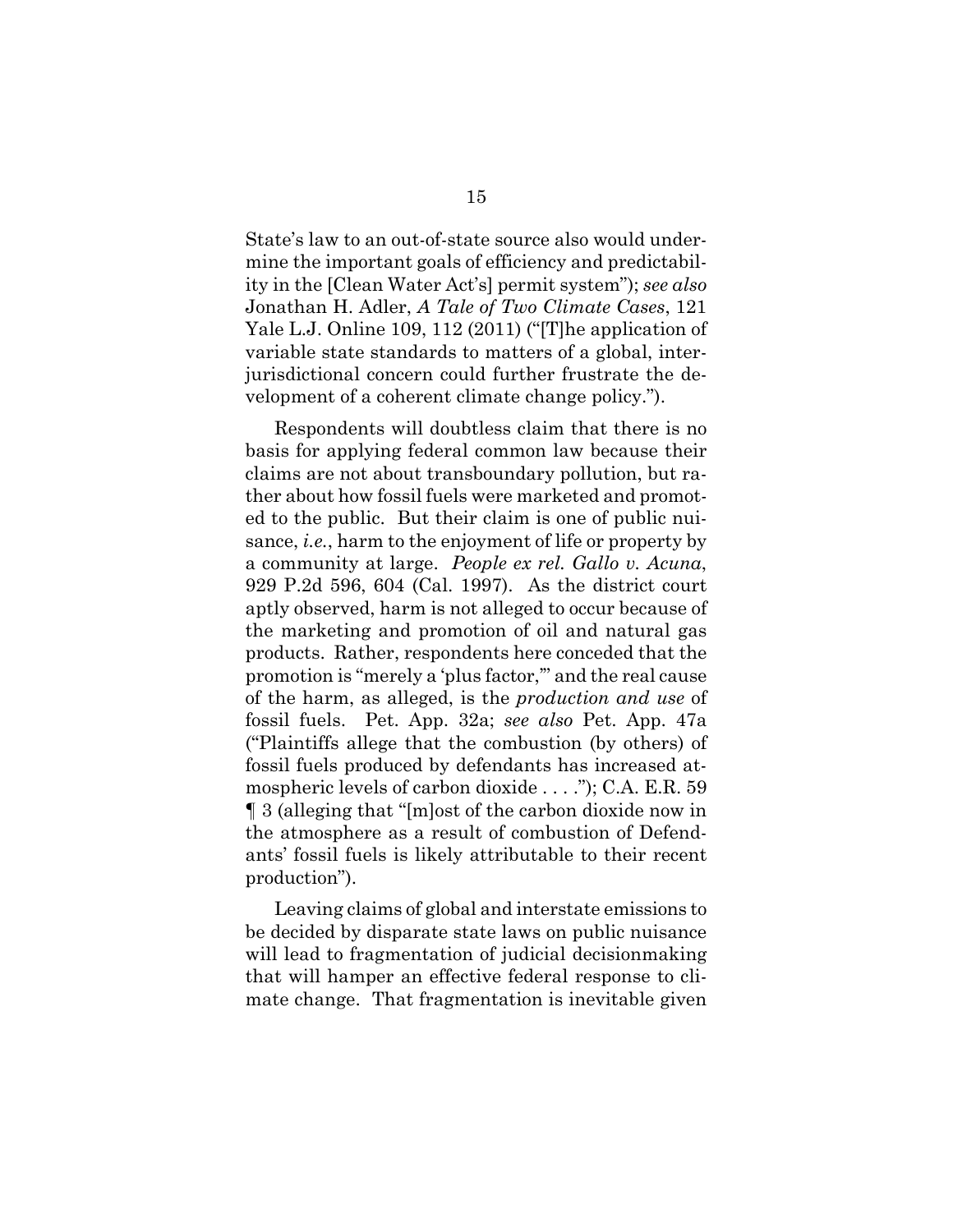that public nuisance is a longstanding but amorphous cause of action, "often vague and indeterminate." *City of Milwaukee v. Illinois ("Milwaukee II")*, 451 U.S. 304, 317 (1981).

Even if every state were to follow a uniform standard of public nuisance—which is extremely unlikely state courts can still disagree as to what the articulated standard requires, and how to account for the State's sovereign interests. As a result, if state courts were to rely on "the vagaries of public nuisance doctrine" to decide cases involving interstate emissions, "it would be increasingly difficult for anyone to determine what standards govern." *North Carolina ex rel. Cooper v. Tenn. Valley Auth.*, 615 F.3d 291, 298 (4th Cir. 2010).

And those courts would be charged with implementing remedies that would have national and international consequences, with only the limited toolbox of a state court applying state law; that would, in turn, leave state courts in the unenviable position of serving as global environmental regulators. Phil Goldberg et al., *The Liability Engine That Could Not: Why the Decades-Long Litigation Pursuit of Natural Resource Suppliers Should Grind to a Halt*, 12 J.L. Econ. & Pol'y 47, 74 (2016) (explaining that courts using public nuisance laws "to address risks associated with natural resources" would "effectively be regulating how these resources can be extracted and used," and that, "courts do not have the tools to do this job")."Energy policy cannot be set, and the environment cannot prosper, in this way." *Cooper*, 615 F.3d at 298.

B. The Ninth Circuit erred in concluding that, because the Clean Air Act displaced the federal common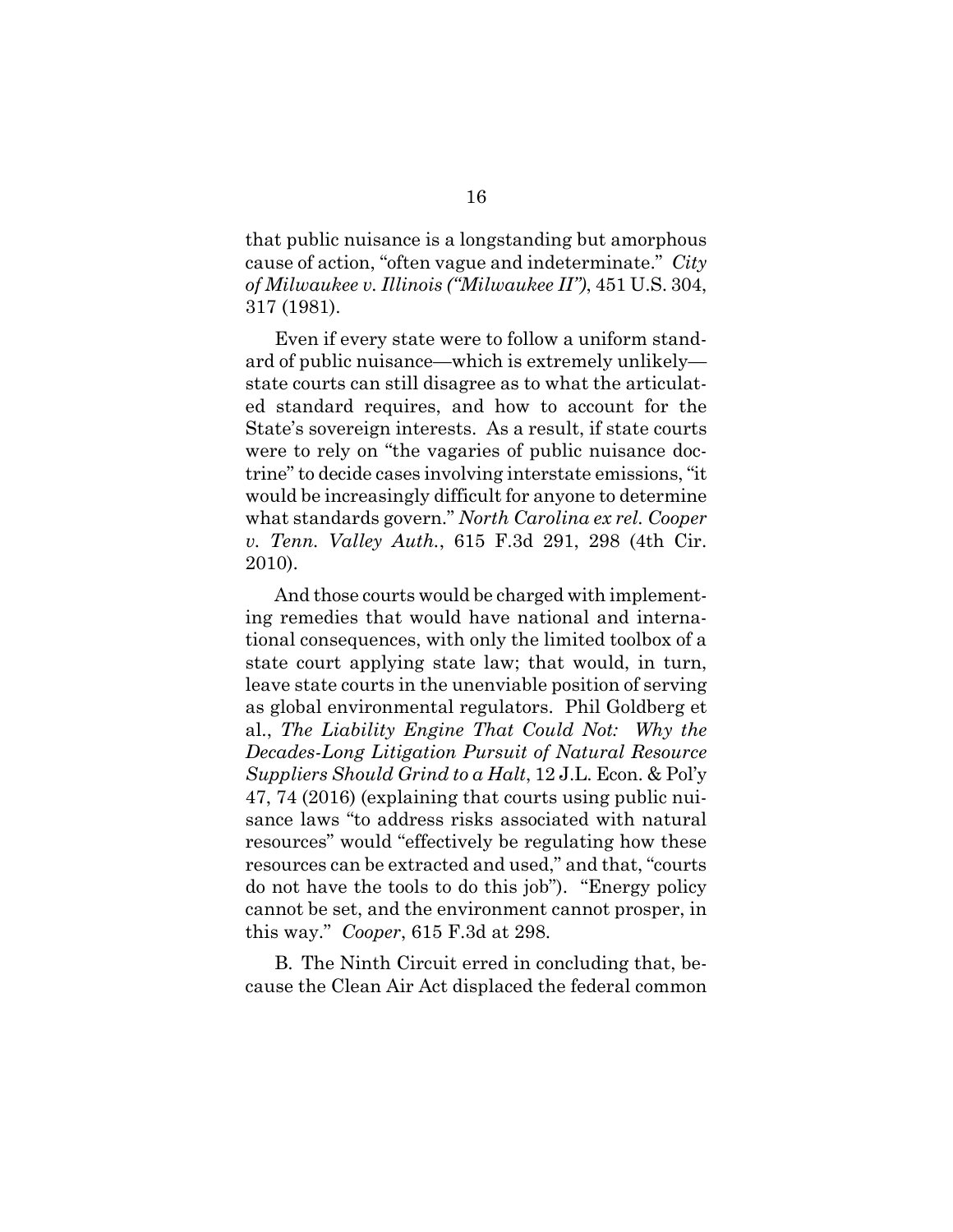law that applies to respondents' nuisance claims, those claims could not justify removal jurisdiction. Pet. App. 13a-14a. In so holding, the court of appeals conflated two distinct inquiries—(1) whether federal common law governs plaintiffs' claims to the exclusion of state law, and (2) whether a federal statute displaces any causes of action or remedies that might have been available under federal common law.

When a federal court concludes that a claim is governed only by federal common law, that conclusion leaves no room for the application of state law. *Milwaukee II*, 451 U.S. at 313 n.7 ("[I]f federal common law exists, it is because state law cannot be used."). In those cases, federal common law applies because the dispute is of such an international and interstate nature that a single state's law is incapable of fairly or adequately deciding it. *Tex. Indus.*, 451 U.S. at 641 (federal common law applies where "our federal system does not permit [a] controversy to be resolved under state law" because of its "interstate or international nature"); *Milwaukee I*, 406 U.S. at 107 n.9 (observing that the application of state law to interstate environmental disputes would lead to "more conflicting disputes, increasing assertions and proliferating contentions" about the governing standards (quoting *Pankey*, 441 F.2d at 241)).

Despite the Ninth Circuit's suggestion to the contrary, Pet. App. 13a, statutory displacement does not change the federal character of respondents' claims. Even if the Ninth Circuit were correct in concluding that the federal common law is displaced by the Clean Air Act in this case, that displacement does not extinguish federal jurisdiction. This Court has always recognized that the question whether subject matter is ex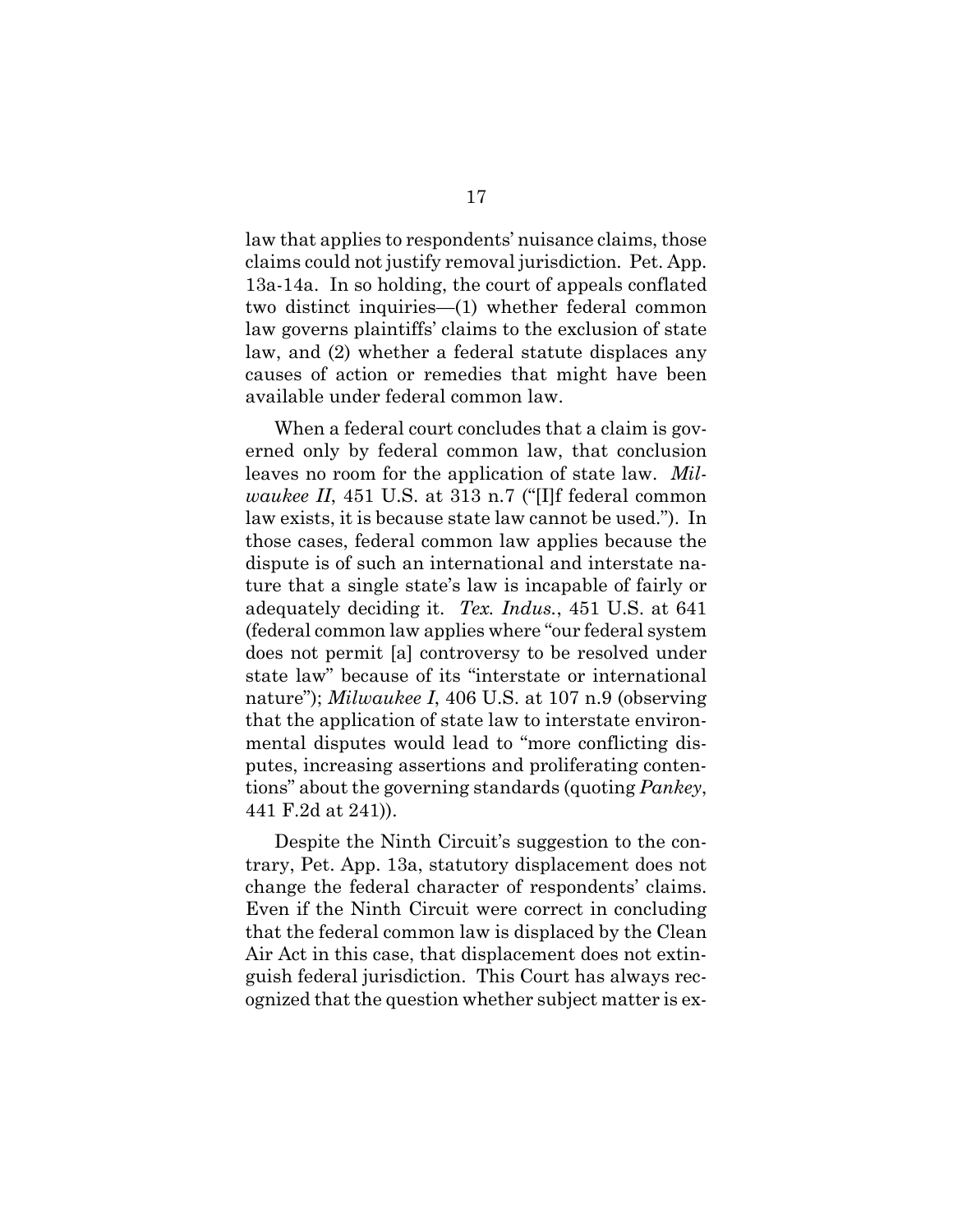clusively federal is *distinct* from whether particular federal causes of action or remedies are available for particular plaintiffs to pursue. *E.g.*, *Standard Oil*, 332 U.S. at 307, 313-16. Even if the answer to the second question is no, the case retains its federal character. *See id.*; *AEP*, 564 U.S. at 422 (noting that the fact that "a subject is meet for federal law governance . . . does not necessarily mean that federal courts should create the controlling law"). While federal common law must always yield to Congress's express statutory intent, as it is for "Congress . . . to articulate the appropriate standards to be applied as a matter of federal law," *Milwaukee II*, 451 U.S. at 317, it does not follow that displacement requires yielding to *state law*, unless Congress so directs.

When a federal statute displaces federal common law, it merely eliminates the causes of action or remedies that might have been available under the common law—it does not permit state-law claims into an area that is exclusively federal in character. In *AEP*, this Court explained that the scope of the displacement was determined by the "reach of remedial provisions" available in the displacing statute. 564 U.S. at 425 (citing *Cty. of Oneida v. Oneida Indian Nation of N.Y.*, 470 U.S. 236, 237-39 (1985)). Similarly, in *Milwaukee II*, this Court observed that Congress's changes to the Clean Water Act meant "no federal common-law remedy was available." 451 U.S. at 332. The courts of appeals have likewise understood statutory displacement as the displacement of causes of action or remedies, not of federal jurisdiction. *E.g.*, *Kivalina*, 696 F.3d at 856 (displacement means federal common law "does not provide a remedy"); *id.* at 857 ("displacement of a federal common law right of action means displacement of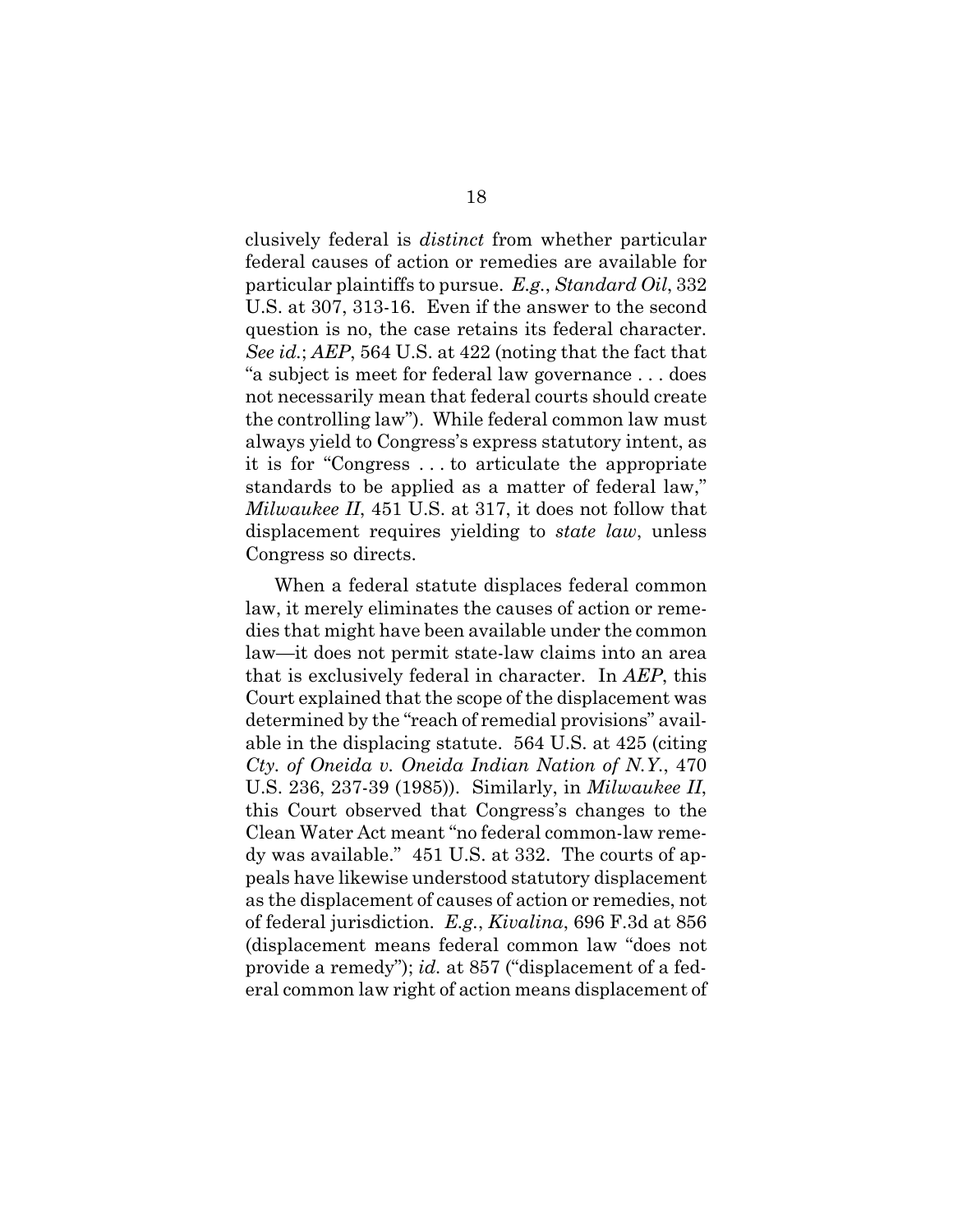remedies"); *Illinois v. Outboard Marine Corp.*, 680 F.2d 473, 476 (7th Cir. 1982) (considering whether amendments to the Federal Water Pollution Control Act "displaced the federal common law remedy for nuisances resulting from the discharge of pollutants"); *Cleveland v. Beltman N. Am. Co.*, 30 F.3d 373, 381 (2d Cir. 1994) (noting that, due to the Carmack Amendment, "a federal common law cause of action—even assuming such exists—is displaced by the Act that has established those remedies Congress deems appropriate in the field").

Displacement means that a plaintiff is left with only the statutory causes of action or remedies that Congress has prescribed in the statutory and regulatory scheme that it has selected for the field. *See Milwaukee II*, 451 U.S. at 324 ("The question is whether the field has been occupied, not whether it has been occupied in a particular manner."). When a state law claim is impermissible because of the federal nature of the interests at stake, and federal common law is displaced by a federal statute, the case continues to arise under federal law and establish federal jurisdiction.

The Ninth Circuit's version of displacement is unrecognizable, not just unfaithful to this Court's cases. The court thought that (1) a federal statute does not specifically address an interstate problem that could have been addressed by federal common law, and thus (2) state law causes of action should fill the gap, and jurisdiction should be returned back to the state courts. That reasoning looks nothing like displacement by Congress; it is replacement of Congress—by state courts. *See Standard Oil*, 332 U.S. at 316 ("[E]xercise of judicial power to establish the new liability not only would be intruding within a field properly within Con